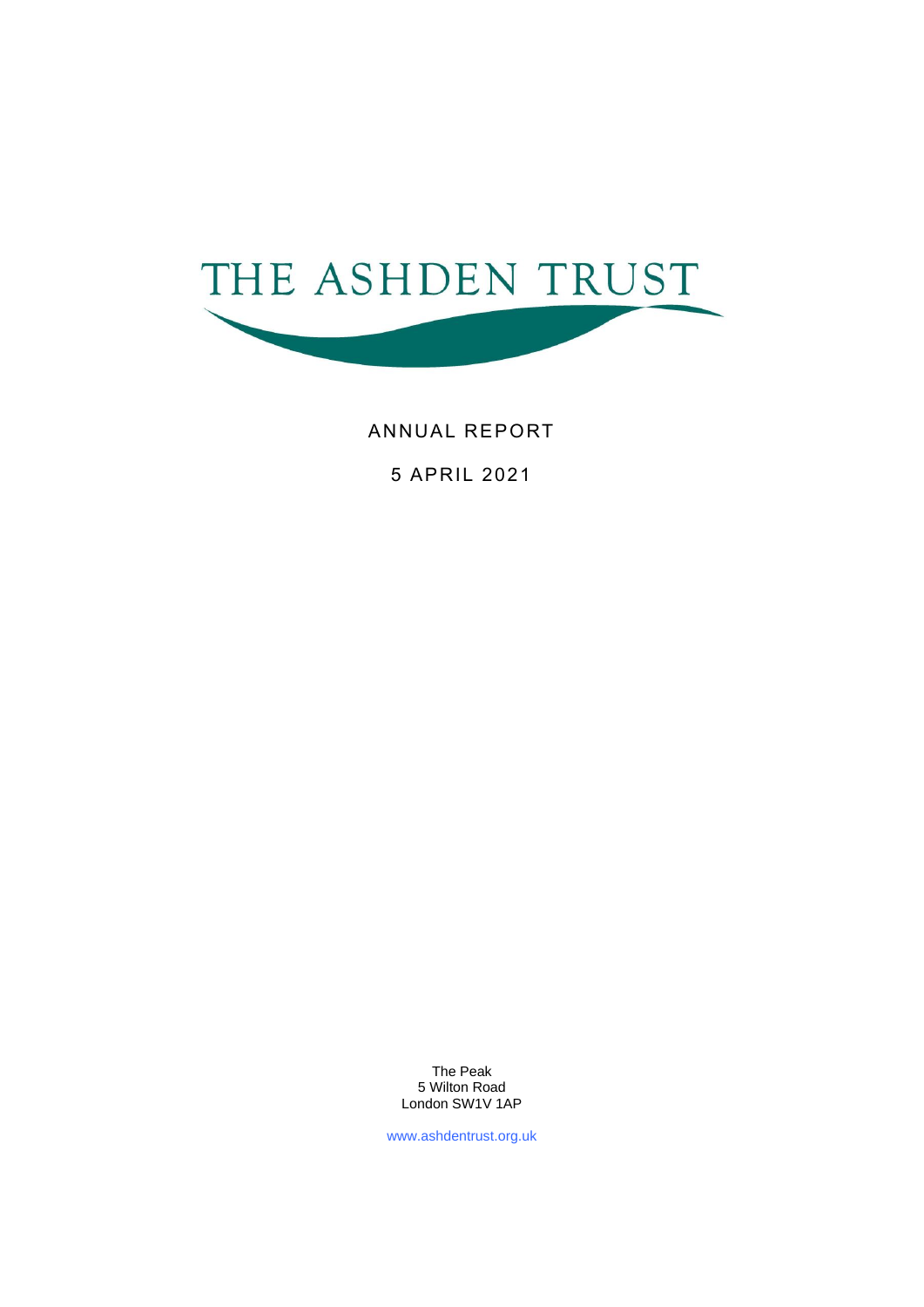| <b>CONTENTS</b> |                                          | <b>PAGE</b> |
|-----------------|------------------------------------------|-------------|
| $\mathbf 1$     | The Trustees' Report                     | $1 - 15$    |
| $\overline{2}$  | Independent Auditors' Report             | $16 - 18$   |
| 3               | <b>Statement of Financial Activities</b> | 19          |
| 4               | <b>Balance Sheet</b>                     | 20          |
| 5               | <b>Cash Flow Statement</b>               | 21          |
| 6               | Notes to the Accounts                    | 22-29       |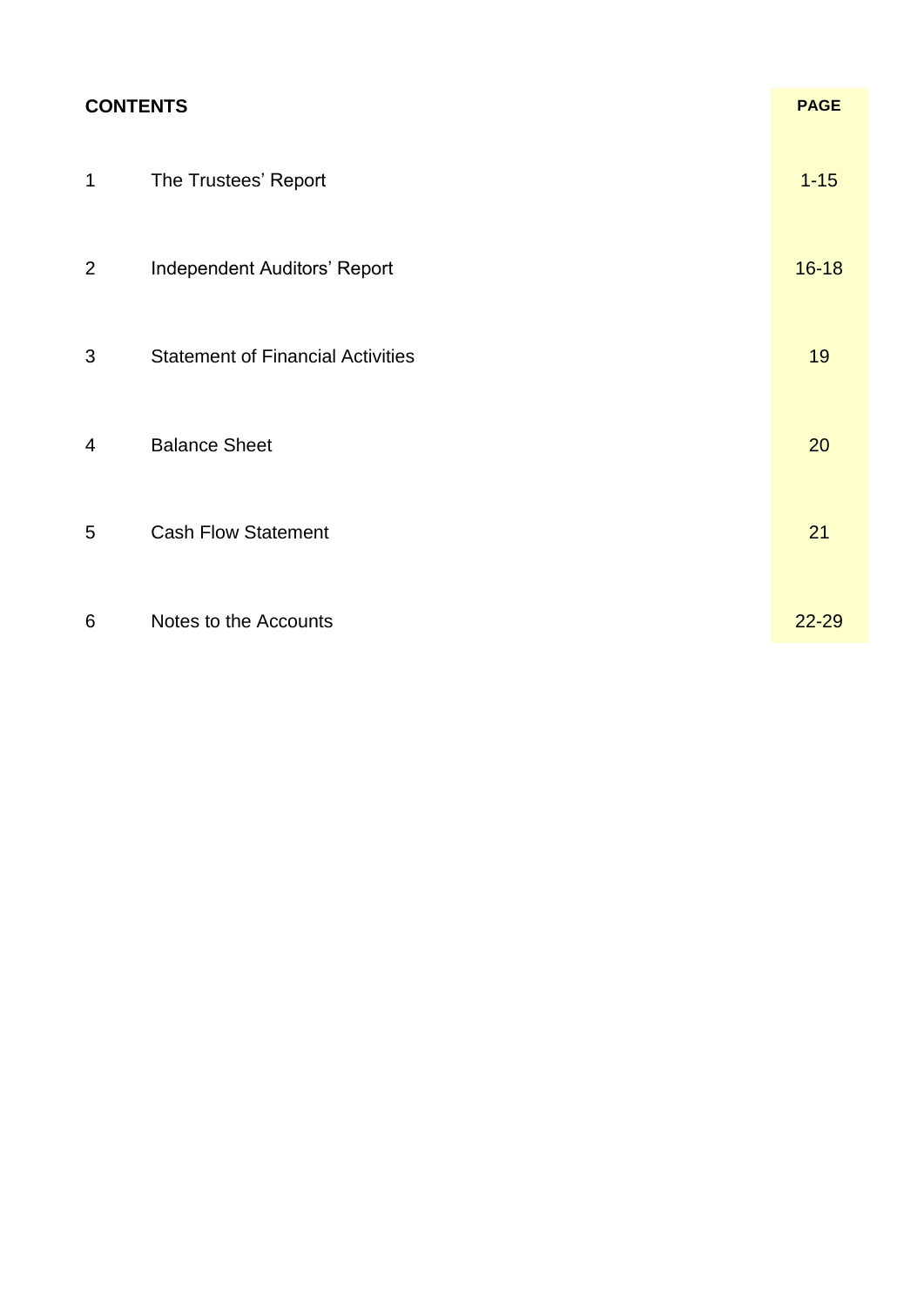

### **Legal and Administrative**

The Ashden Trust (No. 802623) was established under a Trust Deed dated 27 November 1989.

| <b>Trustees</b>                      | Mrs S Butler-Sloss<br><b>Ms Claire Birch</b><br>Ms Grace Yu<br>Mr Samuel Buter-Sloss (From 30 September 2020 until 28 April 2021) |                                                                                                                                                           |  |  |  |
|--------------------------------------|-----------------------------------------------------------------------------------------------------------------------------------|-----------------------------------------------------------------------------------------------------------------------------------------------------------|--|--|--|
| <b>Registered</b><br><b>Office</b>   | The Peak<br>5 Wilton Road<br>London SW1V 1AP                                                                                      |                                                                                                                                                           |  |  |  |
| <b>Website</b><br><b>Address</b>     | www.ashdentrust.org.uk                                                                                                            |                                                                                                                                                           |  |  |  |
| <b>Principal</b><br><b>Officers</b>  | Mrs K Everett<br>Mrs S Ferguson<br>Mr D Chin<br>Mrs E Beresford<br>Mr M Woodruff                                                  | <b>Chief Operating Officer</b><br>Executive<br><b>Executive</b><br>Executive<br>Executive                                                                 |  |  |  |
| <b>Bankers</b>                       | Child & Co<br>1 Fleet Street<br>London EC4Y 1BD                                                                                   |                                                                                                                                                           |  |  |  |
| <b>Solicitors</b>                    | <b>Portrait Solicitors</b><br>21 Whitefriars Street<br>London EC4Y 8JJ                                                            |                                                                                                                                                           |  |  |  |
| <b>Auditors</b>                      | Crowe U.K. LLP<br>55 Ludgate Hill<br>London EC4M 7JW                                                                              |                                                                                                                                                           |  |  |  |
| <b>Investment</b><br><b>Advisers</b> | Schroder & Co. Limited<br>12 Moorgate<br>London EC2R 6DA                                                                          |                                                                                                                                                           |  |  |  |
| <b>Investment</b><br><b>Powers</b>   | by the Trustees.                                                                                                                  | The Trust Deed empowers the Trustees to appoint investment advisers who<br>have discretion to invest the funds of the Trust within guidelines established |  |  |  |
| <b>Objects</b>                       | purposes.                                                                                                                         | The objects of the Trust as given in the Trust Deed are for general charitable                                                                            |  |  |  |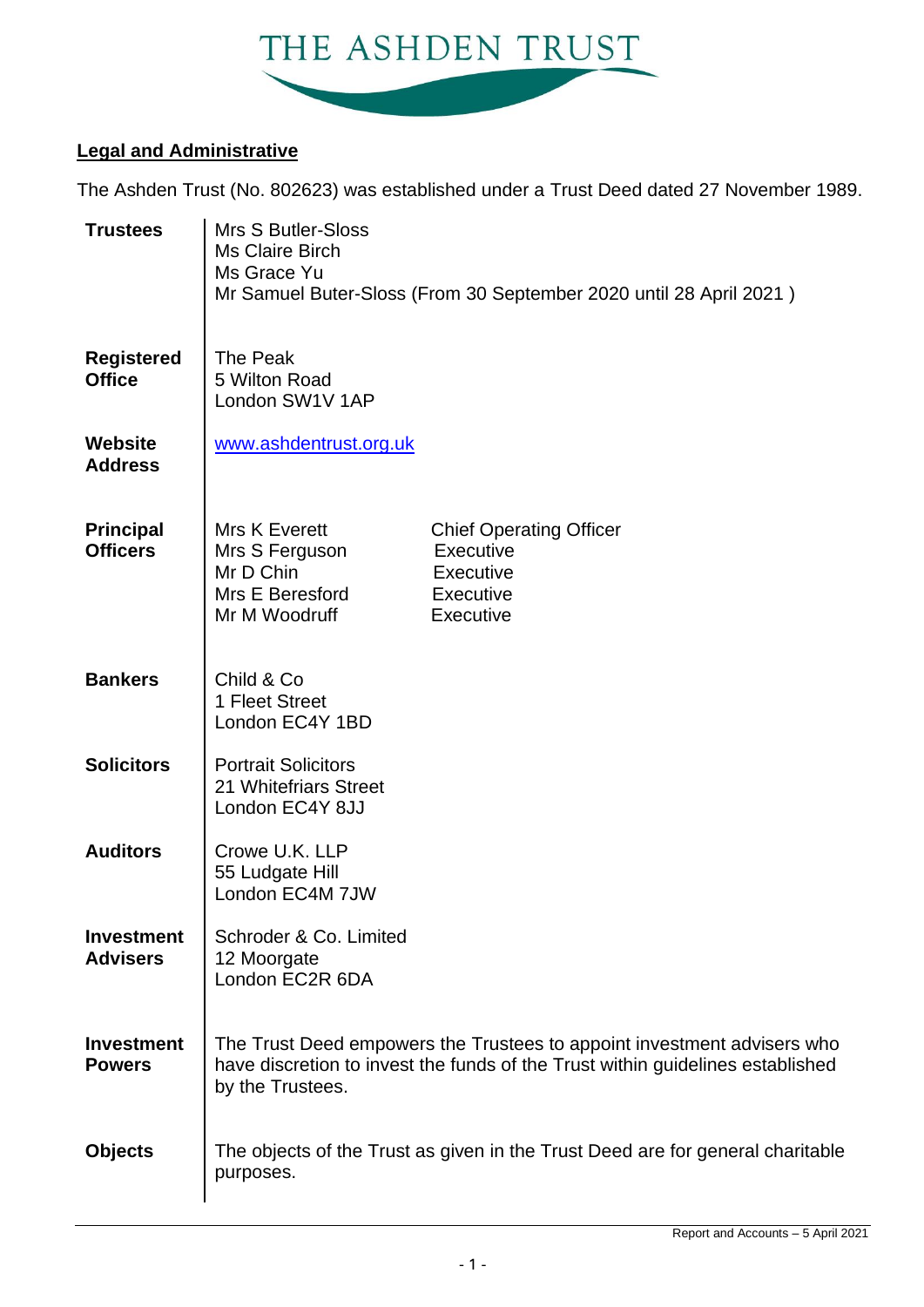

### **Organisation**

The Trust is one of the Sainsbury Family Charitable Trusts which share a common administration.

Trustees are appointed by existing Trustees and are provided with relevant information relating to their responsibilities as Trustees. The Trustees are responsible for the overall direction and supervision of The Ashden Trust; they set the Trust's strategy, review proposals and approve grants. The Trustees delegate day-to-day operations to the Trust's Lead Executive, Sian Ferguson.

Trustees are aware of the Charity Governance Code published in 2017 (updated March 2021) which sets out the principles and recommended practice for good governance within the sector. The Charity has reviewed its governance arrangements against the principles within the code and believes that it is compliant with the code whilst maintaining its need to operate its governance efficiently.

The remuneration of the senior staff (including key management personnel) is reviewed by the Trustees on an annual basis taking into account the requirements of their role and performance during the year. The SFCT Management Committee has instructed a full reward evaluation process during 2020/2021 to ensure that the Trusts fully meet their responsibilities and aspirations for fair and equal pay for employees.

The Trust and its Trustees are fully aware of the requirements and duties set out in the Charities (Protection and Social Investment) Act 2016. The Trust does not raise funds from the public and as such has no fundraising activities requiring disclosure under SI 62A of the Charities Act 2011.

### **Policies**

### *Grant-making*:

Following a review of the Trust's work the Trustees approved the following priorities for grantmaking from 2020/2021:

### **Stopping Deforestation Connecting People with Nature Sustainable Farming Climate Change Collaboration including Divest Invest Ashden – Climate Solutions in Action**

The Climate Change Collaboration ('the Collaboration') was created in 2009 by four of the Sainsbury Family Charitable Trusts – the Ashden Trust, the JJ Charitable Trust, the Mark Leonard Trust, and the Tedworth Charitable Trust. In this reporting period the Tedworth Trust was not involved in the Collaboration. The primary aim of the Collaboration is to support projects that accelerate progress towards a low carbon society and to limit climate change to 1.5°C. The Collaboration brings additional funding to this important area of work and encourages stakeholders to share best practice and research. Its focus in recent years has been supporting the global Divest Invest movement.

Proposals to The Ashden Trust and the Collaboration are generally invited by the Trustees or initiated at their request. Unsolicited applications are only considered if they are aligned with the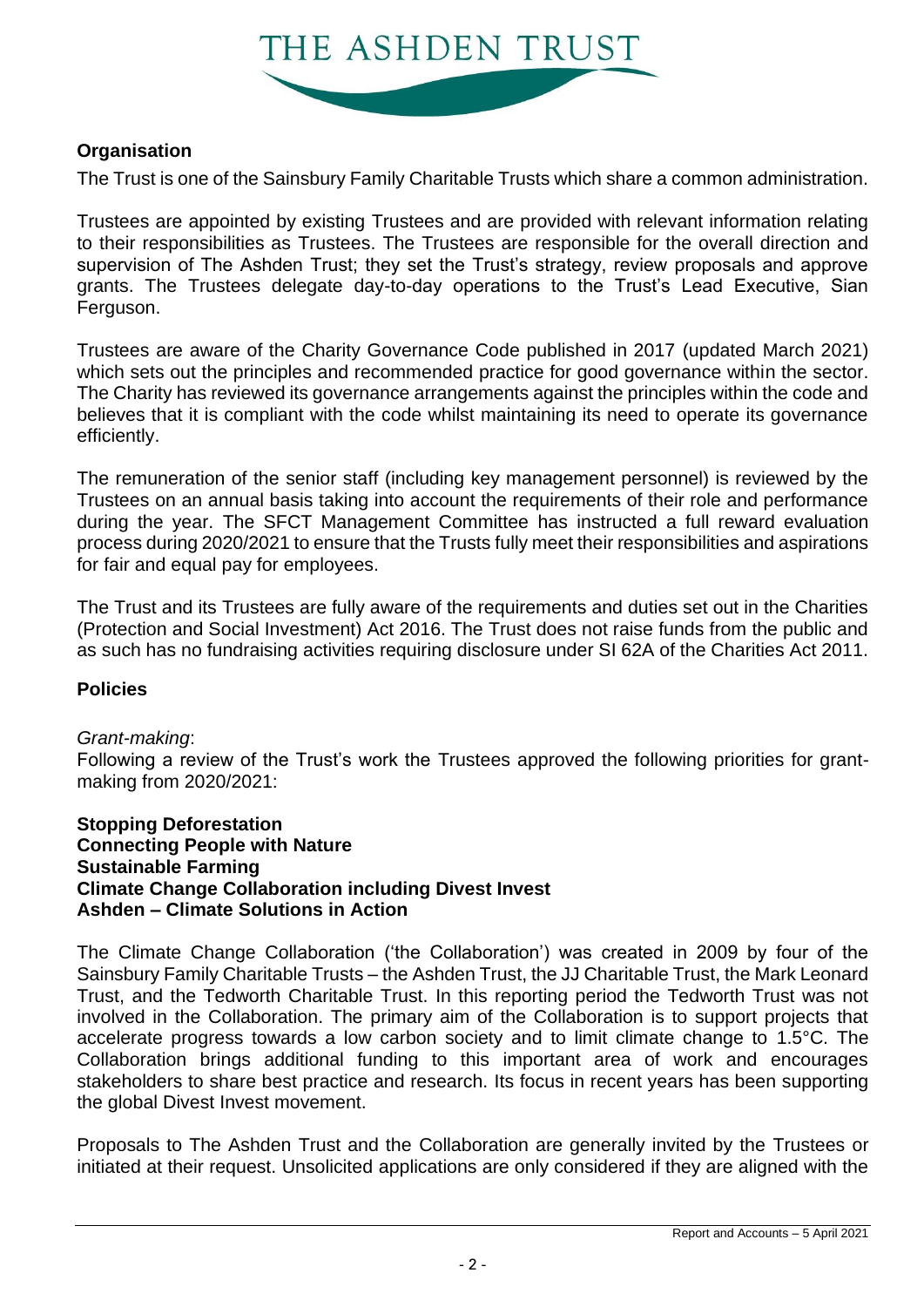

Trust's interests. The Trustees prefer to support innovative schemes that catalyse substantial change. Grants are not normally made to individuals.

Throughout the reporting period, the COVID-19 pandemic has continued. It has disproportionately affected the most disadvantaged people. Grantees of the Trust and their beneficiaries have been impacted in a variety of ways which are set out below.

### *Philanthropic impact investments*:

During 2020, Trustees established a Philanthropic Impact Investing Fund. Its purpose is to support the development of successful businesses that provide climate change solutions including access to energy, alleviating fuel poverty, sustainable transport, energy efficient building and renewable energy. It is premised on the understanding that thoughtfully invested capital in early-stage companies can achieve lasting positive environmental and social outcomes and retain the value of the fund over time. The Fund's primary 'pipeline' for investments are Ashden Award winners and finalists.

### **Reserves Policy**

It is the policy of the Trustees to approve grants for payment over several years, subject to the fulfilment of certain conditions over the life of the grant. We consider this an important objective of the Trust to give recipients long term support.

The Trustees consider that when possible, it is appropriate to hold unrestricted funds, both to meet the short-term working capital needs of the Trust, and in anticipation of the potential payment of subsequent grant instalments. However, if these are insufficient, any shortfall could be met from the Trust's expendable endowment and a transfer of £366,374 was made during the year.

The need for unrestricted income funds will vary from year to year and the Trustees will continue to review the position. As at 5 April 2021, the Trust held total funds of £42.1m (2020: £33.9m) which includes expendable endowment of £42.1m (2020: £33.9m).

### **Investment Policy and Performance**

In making investment decisions, environmental and social issues are taken into account to align investments with the Trust's policies whilst still seeking maximum return – this approach may change subject to the Trust's legal proceedings in the High Court which is referenced below. The Trustees regularly meet the investment advisors and managers to discuss strategy and review performance.

During the year the return on the discretionary portfolio was 23.2%, over-performing the benchmark of 22.9%.

The Trustees are committed to using some of the Trust's expendable endowment for impact investing that will not only result in a financial return, but also produce social and environmental benefits that accord with the Trust's objectives. The Trustees are interested in sharing their experience in impact investing with other investors to improve their own knowledge in these areas, and also to encourage more investors to adopt this approach. A specialist advisor has been appointed by the Trustees to advise on investment opportunities in this area.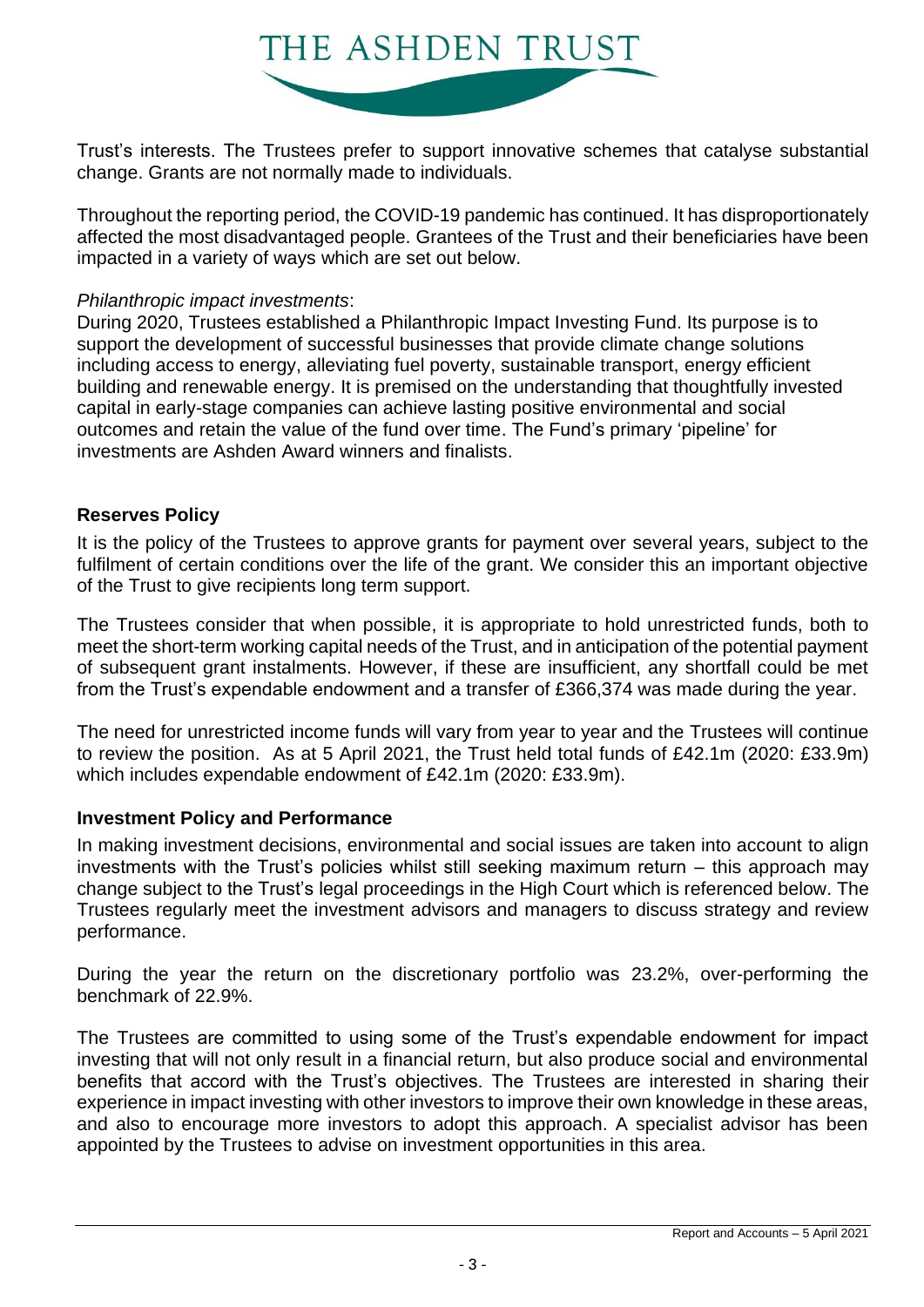

The Trust is a signatory to Divest Invest which commits the trust to sell any shares in fossil fuel holdings and invest a proportion of the endowment in 'climate solutions', such as renewable energy, energy efficiency and clean tech. This decision has not had a detrimental financial impact on the value of the Trust's investment portfolio.

Trustees remain concerned that notwithstanding the removel of direct investments in fossil fuels, many of the Trust's investment may conflict with the Trust's charitable purposes. Trustees are unclear whether and how they are expected to align their investments with their objects and their commitments to wider society, including what to do about forms of investment which conflict with its charitable objects, particularly in the light of climate change.

During this reporting period, the Trust applied to the Charity Commission to seek the Commission's formal consent under s115 Charities Act 2011 to obtain legal clarity from the High Court. The Charity Commission responded to the application on 15 January 2021 noting that it was to be put 'on-hold' until the Commission had completed its consultation and review of 'Responsible Investment'. The Trust subsequently applied to the High Court to for permission on the basis that the 'on-hold' decision was tantamount to a refusal. The High Court accepted the application and on 14 April 2021 gave permission for a virtual hearing to be held for a High Court judge to review the the s115 application.

### **Risk Assessment**

The Trustees have examined the major strategic, business and operational risks to which the Trust may be exposed. Through the joint office of the Sainsbury Family Charitable Trusts, adequate systems are in place to manage potential risks as identified by the Trustees. The Trustees continue to be vigilant and to keep processes under review. When reviewing the register during January 2020, Trustees noted that the Trust's risk register did not reference risks that climate change will undermine the Trust's capacity to deliver its charitable aims and public benefit. These risks are now incorporated within the Trust's risk register.

### **Charity and Public Benefit**

Trustees are aware of the Charity Commission guidance on Public Benefit and confirm that they have complied with the duty in Section 17 of the Charities Act 2011 to have due regard to it. They consider the full information which follows in this annual report, about the Trust's aims, activities, and achievements in the many areas of interest that the Trust supports demonstrates the benefit to its beneficiaries and through them to the public that arise from those activities.

### **Achievements and Financial Review**

The Trustees met five times during the year to make grants and review investments.

During the year the total asset value of the Trust increased from £33.9m at 5 April 2020 to £42.1m at 5 April 2021, an increase of 24.3%. The net unrestricted income of the Trust for the year after charging grant related support costs was £334,767 compared to £808,850 for the year to 5 April 2020. During the year the Settlor made a generous donation of £1,352,194 on which gift aid of £100,000 was recovered.

A new website was developed for the Ashden Trust – which can be found [here.](https://ashdentrust.org.uk/)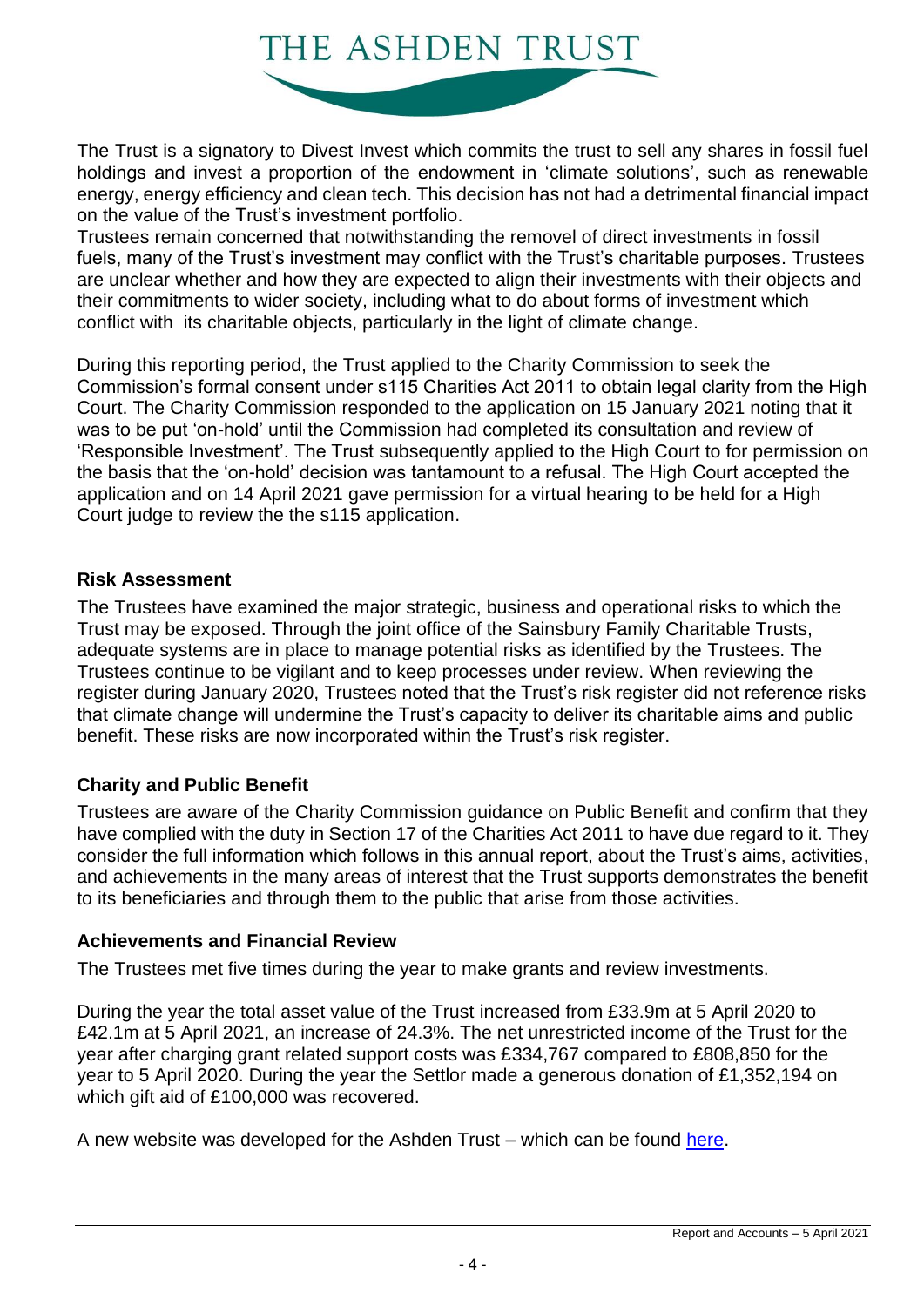

Having assessed the Trust's financial position and plans for the foreseeable future, the Trustees are satisfied that it remains appropriate to prepare the financial statements on the going concern basis.

The investment portfolio has performed strongly during the year and has recovered the reduction in value, caused by the impact of the Covid-19 pandemic, reported for last year.

The Charity has adopted a total return basis to budget for its annual income. The endowment assets of the Trust remain significant, and the Trust will continue to pay out to its beneficiaries in accordance with the Trust's objects.

Staff and office costs have been allocated to grant-related support costs and governance costs as required by Charities SORP (FRS102).

During the year, the Trustees approved 47 grants totalling £928,131 some of which are payable over more than one year. Payments made during the year totalled £1,256,902. Grants approved during the year may be analysed by number and value; payments made may be analysed by value in the categories set out below:

|                                                       | 2020/21                |         |              |                      |       |  |
|-------------------------------------------------------|------------------------|---------|--------------|----------------------|-------|--|
|                                                       | <b>Grants Approved</b> |         |              | <b>Payments Made</b> |       |  |
|                                                       | <b>Number</b>          |         | $\%$         |                      | $\%$  |  |
| Ashden - Climate Solutions in Action                  | 2                      | 100,000 | 10.8         | 320,000              | 25.7  |  |
| <b>Climate Change Collaboration and Divest Invest</b> | 15                     | 240,766 | 25.9         | 344,841              | 26.9  |  |
| <b>Connecting People with Nature</b>                  | 5                      | 117,250 | 12.6         | 187,000              | 15.0  |  |
| Sustainable Farming                                   |                        | 20,000  | 2.2          | 145,000              | 11.6  |  |
| <b>Stopping Deforestation</b>                         |                        | 355,615 | 38.3         | 185,215              | 14.8  |  |
| General                                               | 17                     | 94,500  | 10.2         | 53,500               | 4.3   |  |
| Payments made in former Grant-Making Categories       |                        |         | 0.0          | 21,346               | 1.7   |  |
|                                                       | 47                     | 928,131 | <b>100.0</b> | 1,256,902            | 100.0 |  |

## **G R A N T S A P P R O V E D A N D P A I D**

The following gives a brief description of grants approved in the year, and lists payments made with additional information in the case of grants not included in the lists of new approvals.

### **ASHDEN – CLIMATE SOLUTIONS IN ACTION**

Each year the Ashden Trust provides a grant towards the core costs of Ashden – Climate Solutions in Action (Ashden). Sarah Butler-Sloss founded Ashden in 2001 to raise awareness of sustainable energy as a means to combat climate change and energy poverty and is now the chair of its Board of Trustees. Ashden's ambition is to accelerate transformative climate solutions and build a more just world. Through annual awards, events and networks, Ashden supports climate innovation in the UK and the developing world.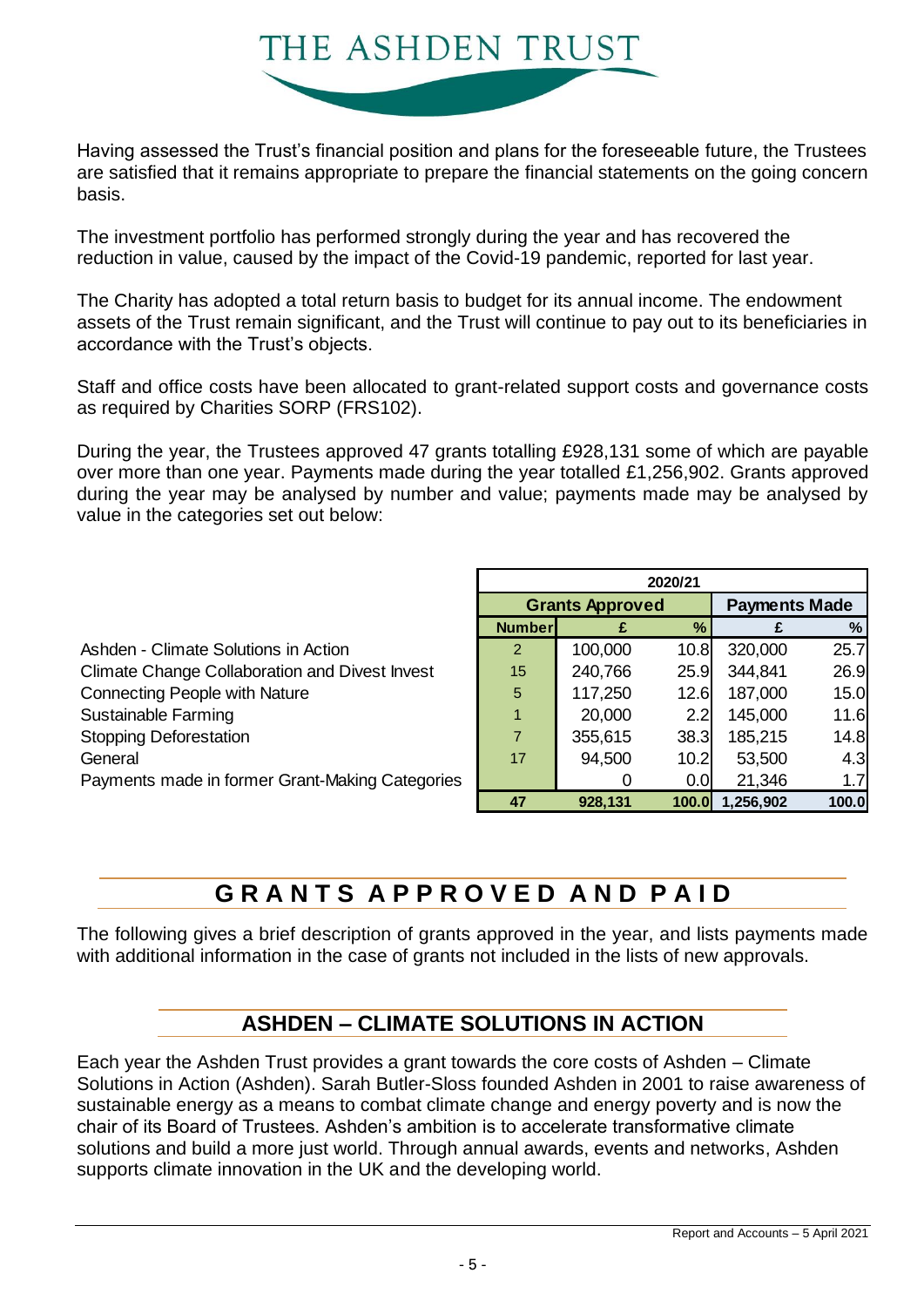

In 2020, Ashden established the coalition Let's Go Zero 2030 campaign, uniting schools working to become carbon zero by 2030 and calling for more Government support. Also in the UK, Ashden has created a thriving network supporting local authorities that have declared a climate emergency to take positive action, informed by the success of Ashden winners and other pioneering initiatives. In the developing world, the 2020 Ashden Awards raised awareness of the potential of energy access to improve people's lives in some of the most challenging situations such as hard to reach rural communities, people affected by COVID-19 as well as refugees and people forced from their homes.

### **APPROVED GRANTS - £100,000**

**£20,000** – Towards the #SchoolsCommit Campaign (part of the Let's Go Zero campaign)

**£80,000** – Towards a new award for Green Skills for Energy Access Award.

| (Descriptions included only when different from above.)                                            |  |         |           |  |  |  |
|----------------------------------------------------------------------------------------------------|--|---------|-----------|--|--|--|
| Ashden – Climate Solutions in<br>Second year of unrestricted funding.<br>£300.000<br><b>Action</b> |  |         |           |  |  |  |
| <b>Ashden - Climate Solutions in</b><br><b>Action</b>                                              |  | £20,000 | As above. |  |  |  |

### **CLIMATE CHANGE COLLABORATION, DIVEST INVEST AND ACHIEVING THE PARIS-AGREEMENT**

The Ashden Trust is part of the Climate Change Collaboration with two other Sainsbury Family Charitable Trusts (The JJ Charitable Trust and The Mark Leonard Trust). During this reporting period its mission was to support the ambition to stabilise global temperatures to 1.5°C (without overshoot) by phasing out fossil fuels, increasing investment in renewable solutions and aligning finance and political systems to 1.5°C and the Sustainable Development Goals (SDGs).

In recent years, the area of focus for the collaboration has been Divest Invest (now a global movement of investors including foundations, faith communities, pension funds, sovereign wealth funds, universities with collectively over \$14 trillion of assets under management) and aligning investment with limiting climate change to 1.5°C. The Climate Change Collaboration has continued to support NGOs, think-tanks and civil society organisations and campaigns that advocate for a fair and timely transition from fossil fuels.

Trustees recognise that it is very important to raise public awareness and confidence that acting on climate change is possible, affordable and has social and health benefits. The Climate Change Collaboration continued to support initiatives which improve communication around climate change and which engage the public with it. The Collaboration also made new grants to support legal challenges against continued investment or extraction and production of fossil fuels that appear to conflict with international legislation or commitments and/or national legislation.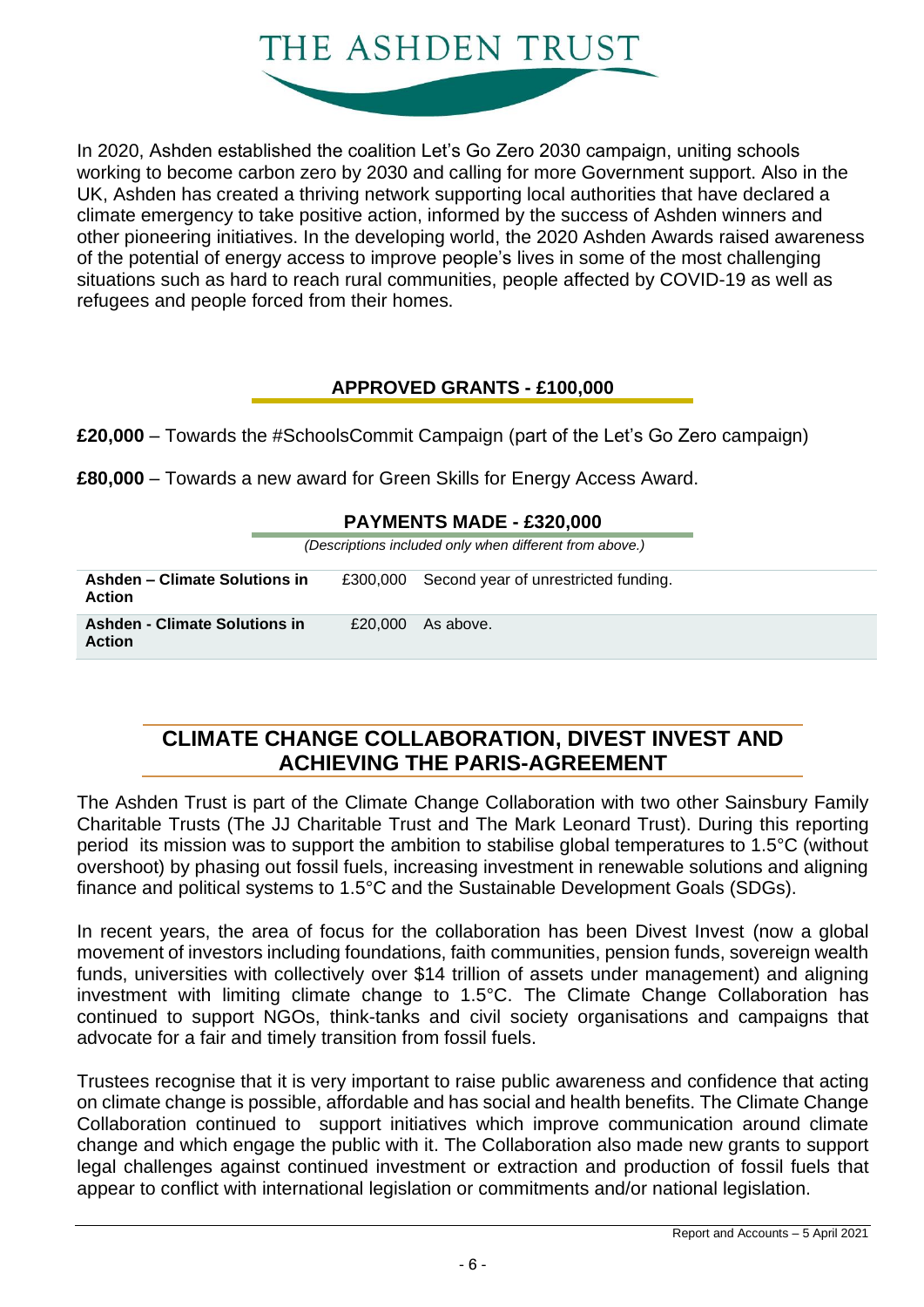

### **APPROVED GRANTS - £240,766**

### **Bates Wells and Braithwaite LLP - £2,800**

Research note detailing the feasibility of bringing a super-complaint by a designated consumer body against the mis-selling of potentially misleading investment products which do not disclose the financial risks posed by climate change on those products.

### **C40 Cities Climate Leadership Group - £25,000**

First year of a second phase of the C40 Divest Invest Forum that supports major cities to commit to Divest Invest.

### **Carbon Tracker - £8,666**

To investigate the scale of primary finance lending flowing from banks to fossil fuel projects and companies.

### **Citizens UK - £55,000**

Support phase 1 and phase 2 of its new community-based programme on climate change.

### **FrameWorks Institute - £6,176**

To cover the costs of the supplementary research by Frameworks Institute and YouGov on how the pandemic had affected public views on climate change.

### **Friends of the Earth Charitable Trust - £7,458**

A grant towards Friends of the Earth to enable it to continue its collaboration with Platform London on its divestment work.

### **Global Legal Action Network (GLAN) - £27,000**

Towards the cost of recruiting, managing and paying legal researchers for its ground-breaking human rights case being heard at the European Court of Human Rights.

### **On Road Media - £30,000**

To support the second phase of its strategic communications work on communicating about climate change.

### **Platform London - £20,000**

Towards its on-going Divest Invest programme in partnership with Friends of the Earth.

### **Students Organising for Sustainability - £15,000**

To support Students wards phase 2 of SOS's work.

### **Systemiq - £12,000**

To provide advice to As You Sow.

### **The Commitment - £3,333**

To provide funds for marketing activities to encourage the public to engage with their MPs and local councillors on climate change.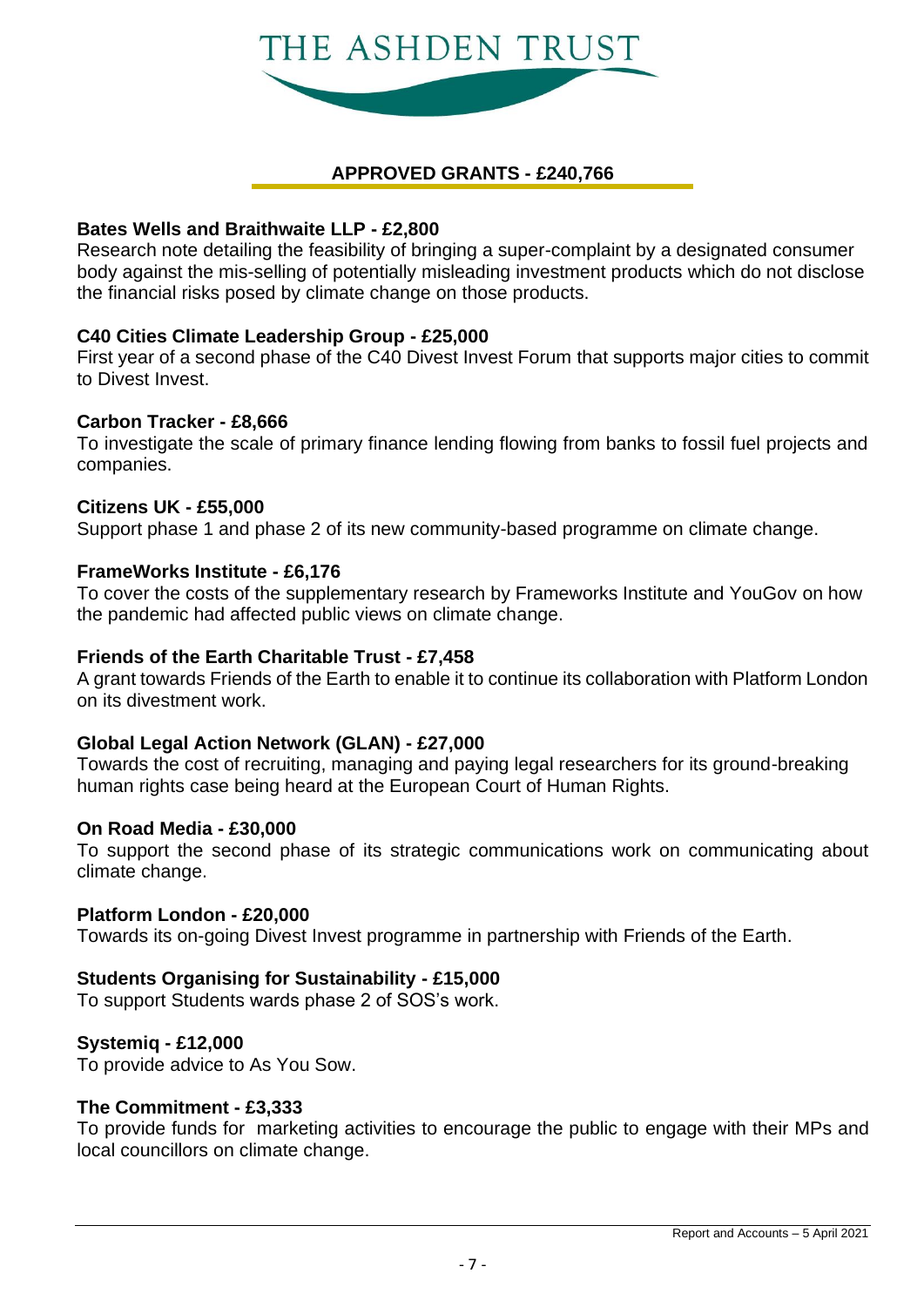

### **Uplift - £20,000**

To provide core costs to Uplift's for itsits work on coordinating the end of government support for domestic extraction of fossil fuels within the UK.

### **350.org - £8,333**

To support city communities enage with elected officials on Divest Invest.

|                                                                       | <b>PAYMENTS MADE - £344,841</b>                         |                                                                                                                 |  |  |  |  |
|-----------------------------------------------------------------------|---------------------------------------------------------|-----------------------------------------------------------------------------------------------------------------|--|--|--|--|
|                                                                       | (Descriptions included only when different from above.) |                                                                                                                 |  |  |  |  |
| <b>C40 Cities Climate Leadership</b><br>Group                         | £43,633                                                 | To manage a forum of cities to support them to Divest Invest.                                                   |  |  |  |  |
| <b>Citizens UK</b>                                                    | £55,000                                                 | As above.                                                                                                       |  |  |  |  |
| <b>ClientEarth</b>                                                    | £25,000                                                 | To continue their pension work and specifically to launch<br>innovative and transformative pension legal cases. |  |  |  |  |
| <b>FrameWorks Institute</b>                                           | £5,500                                                  | As above.                                                                                                       |  |  |  |  |
| <b>Friends of the Earth Charitable</b><br><b>Trust</b>                | £18,757                                                 | Divest Invest programme.                                                                                        |  |  |  |  |
| Global<br><b>Climate</b><br><b>Catholic</b><br><b>Movement (GCCM)</b> | £20,000                                                 | To continue their Divest Invest Campaign with catholic institutions<br>around the world.                        |  |  |  |  |
| Global Legal Action Network<br>(GLAN)                                 | £27,000                                                 | As above.                                                                                                       |  |  |  |  |
| <b>Greenhouse PR Ltd</b>                                              | £18,950                                                 | To support grantees to communicate effectively on climate<br>change.                                            |  |  |  |  |
| <b>Make My Money Matter</b>                                           | £33,334                                                 | To support its strategic communication initiative.                                                              |  |  |  |  |
| <b>On Road Media</b>                                                  | £30,000                                                 | As above.                                                                                                       |  |  |  |  |
| People & Planet                                                       | £15,000                                                 | To continue their Divest Invest Campaign with universities in the<br>UK.                                        |  |  |  |  |
| <b>Platform</b>                                                       | £20,000                                                 | As above.                                                                                                       |  |  |  |  |
| <b>The Commitment</b>                                                 | £3,333                                                  | As above.                                                                                                       |  |  |  |  |
| <b>Uplift</b>                                                         | £20,000                                                 | As above.                                                                                                       |  |  |  |  |
| 350.org                                                               | £8,333                                                  | As above.                                                                                                       |  |  |  |  |

**CONNECTING PEOPLE WITH NATURE**

The Trustees recognise the overwhelming evidence that shows that our mental and physical health is intricately connected with access to the natural environment and greenspaces. The Trust has supported activities to help people to connect with nature and Trustees are especially interested in initiatives that improve school children's access and enjoyment to the countryside and will have a lasting impact on their well-being and understanding of the natural world. The Trustees prefer to support initiatives that have a direct, positive, and lasting impact on people's lives, demonstrate good practice in these areas and advocate this powerfully and convincingly to others, including policymakers.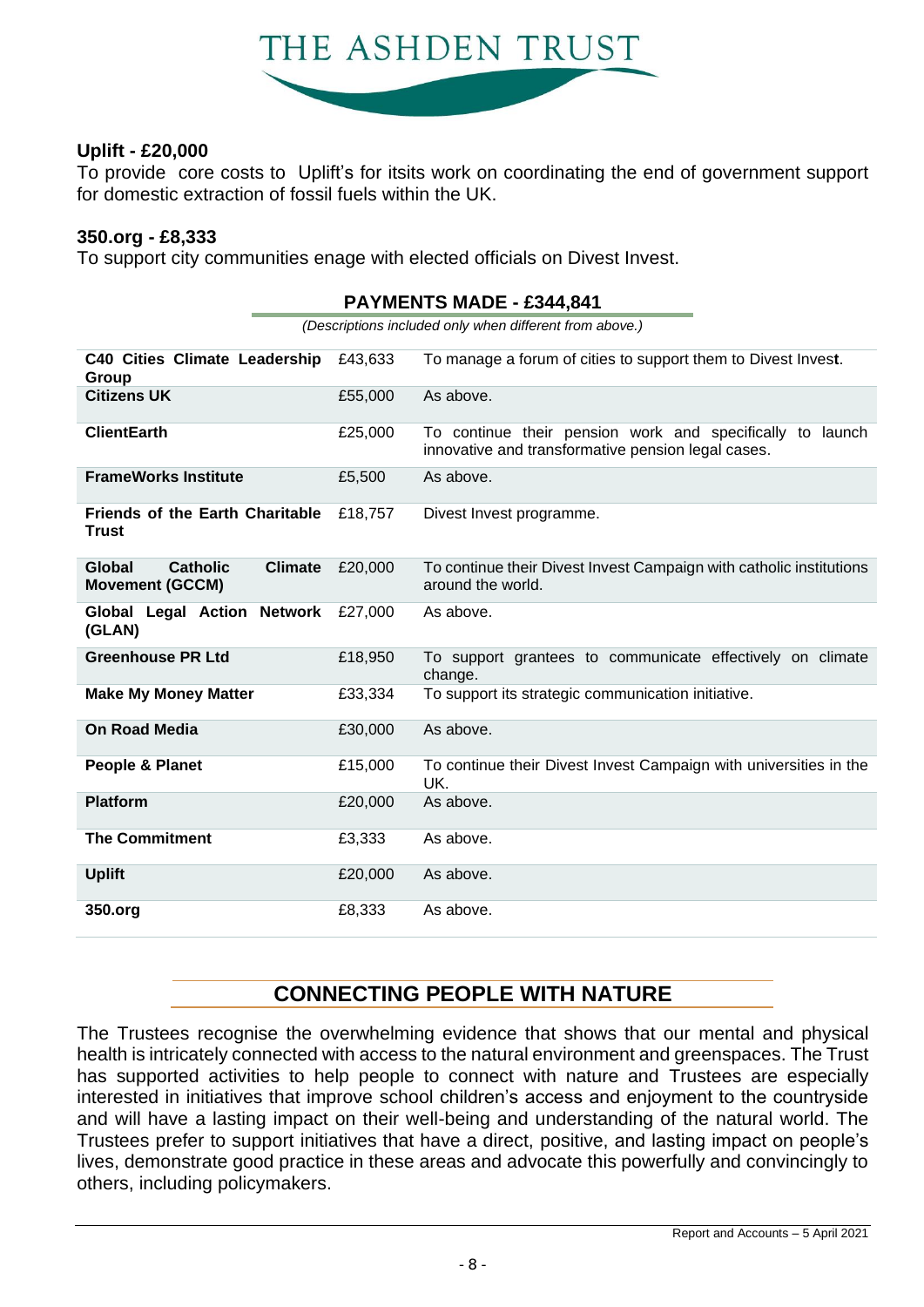

### **APPROVED GRANTS - £117,250**

### **Forest School Association - £5,000**

Emergency grant to enable its Chief Executive to continue working during the COVID-19 pandemic.

### **Green Synergy - £18,500**

Towards core costs to avoid furloughing staff.

### **Horatio's Garden - £25,000**

Towards the salary of the new Director of Fundraising.

### **Wild in the City – £68,750**

To fund new team members and fundraising support.

|                                  | <b>PAYMENIS MADE - £187,000</b>                         |                                                                                                                                                                                                                             |  |  |  |
|----------------------------------|---------------------------------------------------------|-----------------------------------------------------------------------------------------------------------------------------------------------------------------------------------------------------------------------------|--|--|--|
|                                  | (Descriptions included only when different from above.) |                                                                                                                                                                                                                             |  |  |  |
| <b>Country Trust</b>             | £30,000                                                 | Towards core costs to enable The Country Trust to explore how<br>to scale its impact, improve the evidence base of outdoor<br>education and improve its basic infrastructure, such as its<br>contacts and booking database. |  |  |  |
| <b>Forest School Association</b> | £46,000                                                 | As above and towards the costs of a project officer and a small<br>project fund to develop a guide on setting up a forest school and<br>a method to evaluate the impact of forest schools.                                  |  |  |  |
| <b>Green Synergy</b>             | £18,500                                                 | As above.                                                                                                                                                                                                                   |  |  |  |
| <b>Horatio's Garden</b>          | £45,000                                                 | As above and towards core costs and to enable an increased level<br>of advocacy work to champion the health and clinical benefits of<br>well-designed and cared-for hospital gardens.                                       |  |  |  |
| <b>Wild in the City</b>          | £47,500                                                 | As above.                                                                                                                                                                                                                   |  |  |  |

**PAYMENTS MADE - £187,000**

### **SUSTAINABLE FARMING**

The UK currently has highly intensive and environmentally damaging forms of agricultural production. Diminishing soil quality is reaching a crisis point. The farm policy and payment arrangements for agriculture over the past 60 years has severely degraded the UK's soils and some of the most productive agricultural land in the country is at risk of becoming unprofitable within a generation. Improving soil health will help to mitigate climate change by locking up carbon in soil. It will also enable us to adapt to the changing climate, reducing flood risk during extreme rainfall and retaining moisture during drought. Intensive agriculture and climate change are also causing biodiversity to decline at an alarming rate.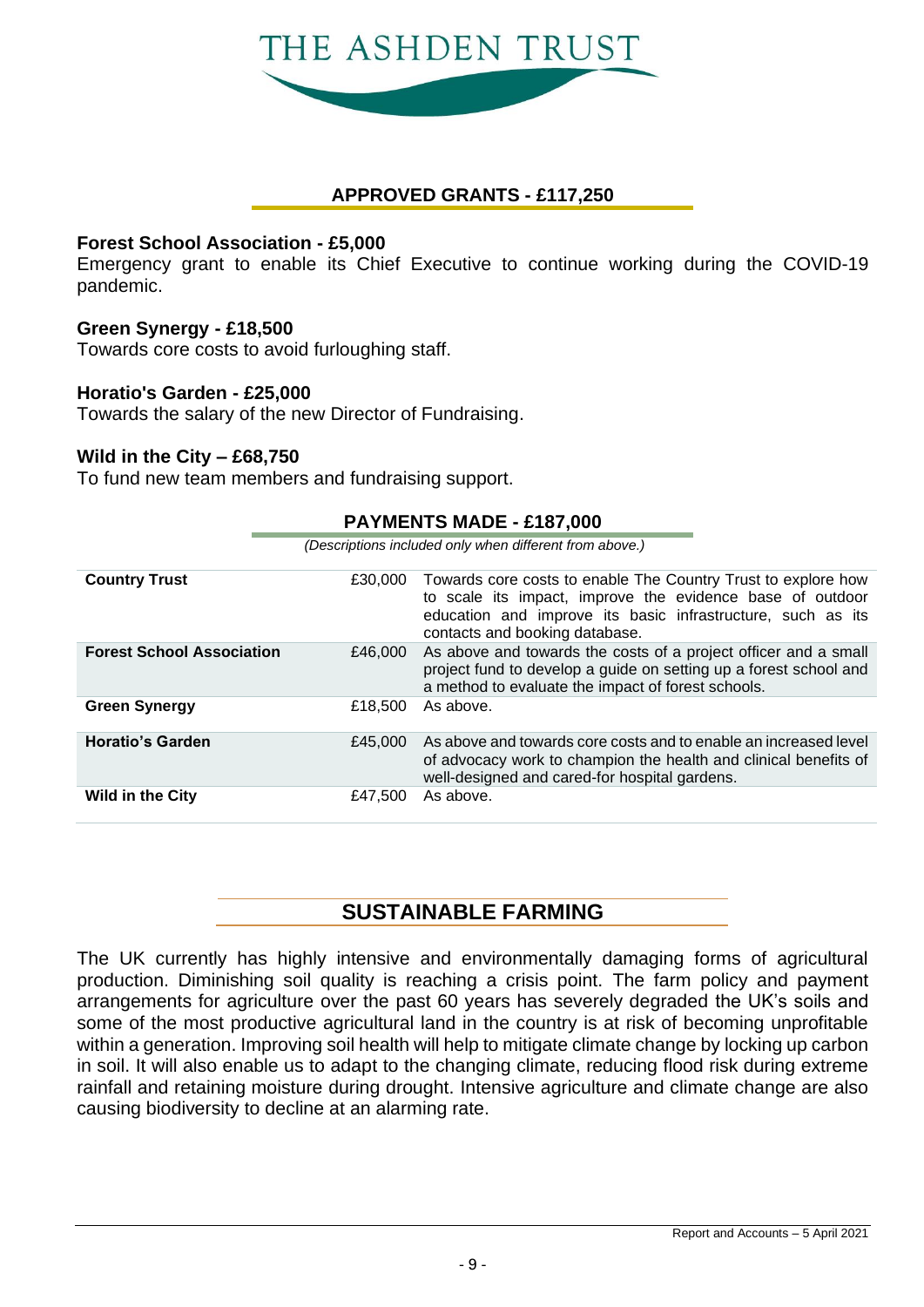

### **APPROVED GRANTS - £20,000**

### **Sustain - £20,000**

Continuing its advocacy work on the Agriculture Bill (now Agricultural Act) and Environmental Land Management Scheme.

|                                                                                                  | <b>PAYMENTS MADE - £145,000</b> |         |                                                                               |  |  |  |  |
|--------------------------------------------------------------------------------------------------|---------------------------------|---------|-------------------------------------------------------------------------------|--|--|--|--|
| (Descriptions included only when different from above.)                                          |                                 |         |                                                                               |  |  |  |  |
| <b>Innovation for Agriculture (IfA)</b><br>Towards the organisation's soil programme.<br>£40.000 |                                 |         |                                                                               |  |  |  |  |
| <b>Soil Association</b>                                                                          |                                 | £65,000 | To the Soil Association for its work on the Ten-year Plan for<br>Agroecology. |  |  |  |  |
| Sustain                                                                                          |                                 | £40.000 | As above.                                                                     |  |  |  |  |

### **STOPPING DEFORESTATION**

Deforestation continues at dangerous rates across the world including within the most important tropical forests in the Amazon and Indonesia. Agriculture for palm oil, soybean, beef, and other globally traded products are the main drivers of this deforestation.

Deforestation and forest degradation is accelerating, despite national pledges and commitments by multi-national companies and institutional investors. Trustees and Trust staff revisited the strategy for this grant-making category in July 2020 to understand how the Trust can utilise its grants, influence and convening power to help stop deforestation. The Trusts new strategy and current foci are:

- supporting evidence collection to expose the sources and extent of illegal deforestation, as well as the risks and scale of deforestation in general, and make this information public to change perceptions that deforestation, in any form, is unacceptable;
- supporting legal action to end illegal deforestation and extend legal protection to all forests;
- raising awareness and change the attitudes of the public and financial markets so that it is unacceptable to invest in or buy or sell products which are linked to deforestation; and
- supporting indigenous forest peoples in retaining their independence, livelihoods and ability to protect themselves and their forest homes from unsustainable development, corruption and deforestation.

The Ashden Trust is mainly focused on deforestation within Indonesia and is supporting some Indonesian based organisations. Development Dialogue Asia trains Indonesian journalists on climate science and the economic impacts of climate change and deforestation and how to communicate these to Indonesian and international audiences. AMAN (Yayasan Alliance of Indigenous Peoples of the Archipelago) advocates for the Indigenous Peoples Bill through the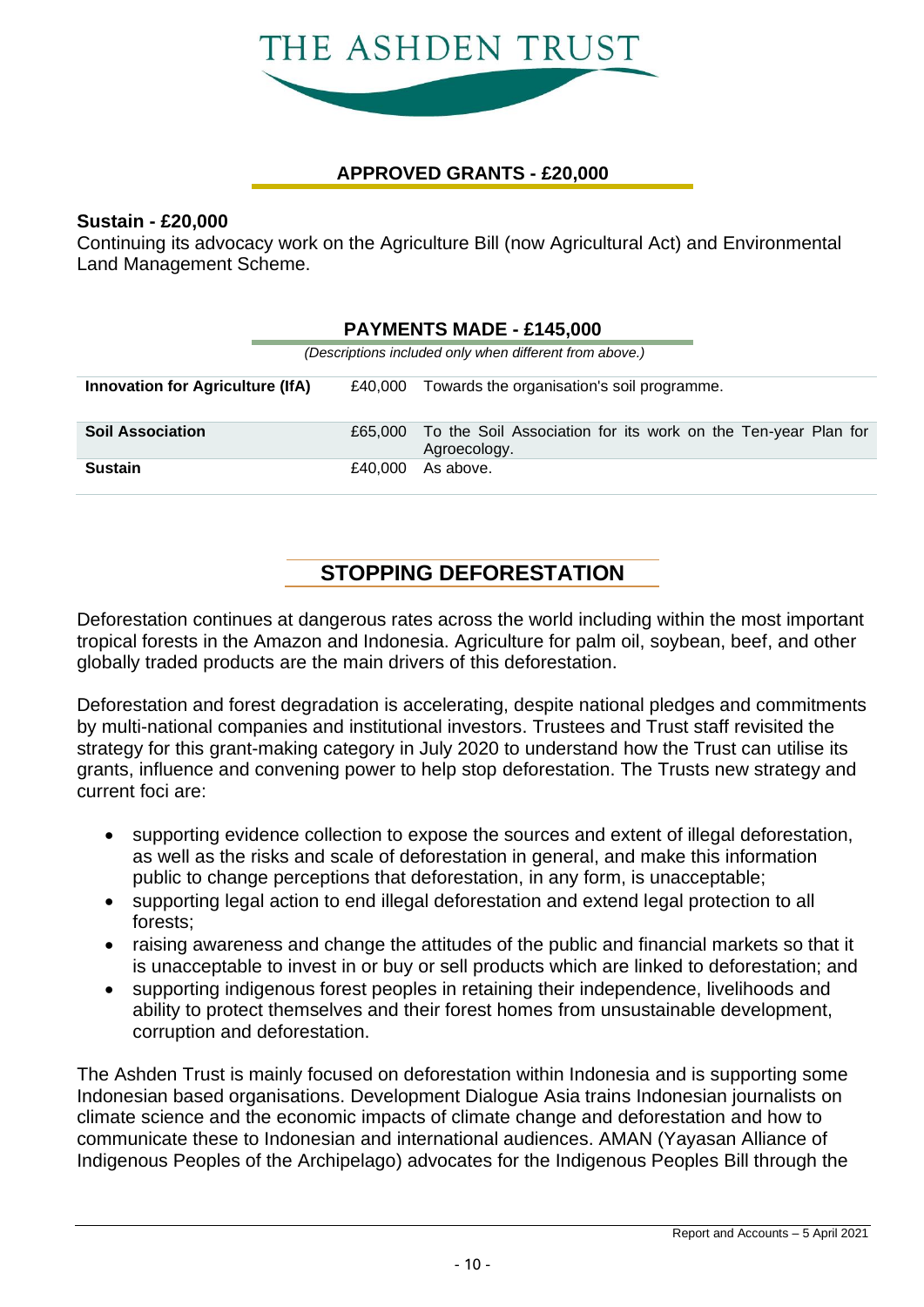

Indonesian legislature which will enshrine the rights of all indigenous peoples across the country.

The Trust is also supporting several organisations working to 'uncover' practices that are enabling and driving deforestation. For example, the Forest Peoples Programme shows how oil palm companies are using undisclosed corporate vehicles to commit deforestation at armslength from their 'legitimate' operations. The Gecko Project provides evidence to counter the claims that continued deforestation is needed to provide land for smallholder farmers on oil palm plantation land.

Grants have also been made to fund a lawyer within ClientEarth's forests team and to Global Witness for its advocacy and lobbying efforts to strengthen the European Union's proposed deforestation due diligence legislation.

During 2021, Trustees wish to support more organisations working to stop deforestation in the Amazon.

The Trust already supports Amazon Watch and intends to expand its portfolio of grantees working to protect the Amazon.

### **APPROVED GRANTS - £355,615**

### **Client Earth - £75,000 over two years**

Towards the costs of a new lawyer in its forest litigation team.

### **Development Dialogue Asia (DDA) - £87,115 over two years**

Towards the costs of the Green Economy Journalism Academy.

### **Forest Peoples Programme - £53,500**

Towards its work to hold Palm Oil Companies accountable for the misdeeds of their 'shadow companies'.

### **The Gecko Project - £50,000**

To understand and uncover the true nature of smallholder schemes run by oil palm companies.

### **Global Witness - £50,000**

Advocacy and lobbying work on its new forest campaign to reduce the destruction of climatecritical forests.

### **Yayasan Alliance of Indigenous Peoples of the Archipelago - £40,000**

Towards core costs and AMAN's efforts to pass the Indigenous Peoples Bill within Indonesia.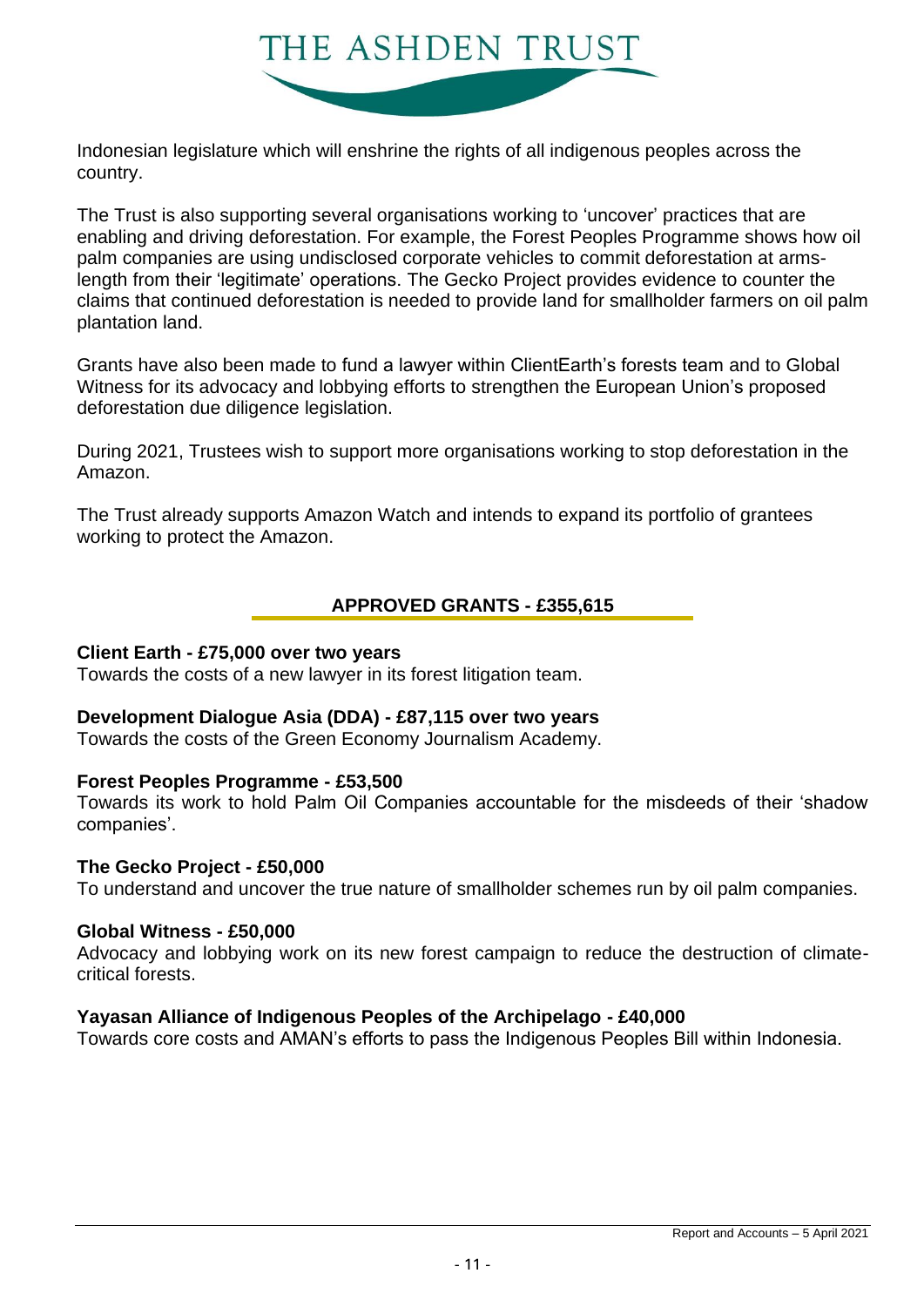

### **PAYMENTS MADE - £185,215**

*(Descriptions included only when different from above.)*

| <b>Amazon Watch</b>             | £31,715 | Towards its finance campaign to protect the Amazon Sacred<br>Headwaters. |
|---------------------------------|---------|--------------------------------------------------------------------------|
| <b>Forest Peoples Programme</b> | £53,500 | As above.                                                                |
| <b>The Gecko Project</b>        | £50,000 | As above.                                                                |
| <b>Global Witness</b>           | £50,000 | As above.                                                                |

**GENERAL**

Most grants made through this category were in response to the pandemic.

The sudden lockdown, and prolonged period of social restrictions over subsequent months, has been a difficult period for many charitable organisations and their beneficiaries.

### **APPROVED GRANTS - £94,500**

### **Amazon Watch - £5,500**

To Amazon Defence Fund in 2020/2021 providing small grants to indigenous communities for emergency medical supplies and food.

### **Chiswick House and Gardens Trust – 5,000**

Towards shortfall in funding as its events programme was cancelled because of the lockdown.

### **East Tytherley Church, Romsey - £3,000 over 3 years**

Annual donation.

### **Edfords Care Farm - £5,000**

Emergency COVID-19 relief to enable the care farm to keep core staff during the lockdown

### **Forest Trends Association - £11,000**

Emergency response to COVID-19 and towards the Forest Trends Canopy Bridge project to pay for the safe storage of the macambo beans crop until they could be sold and processed to protect the incomes of small holder farmers

### **Forum for the Future - £5,000**

Emergency COVID-19 response grant.

### **Granville Community Kitchen - £7,500**

Towards Granville Community Kitchen's emergency services to provide food for people affected by the COVID-19 lockdown, and towards food packs and hot food takeaway service.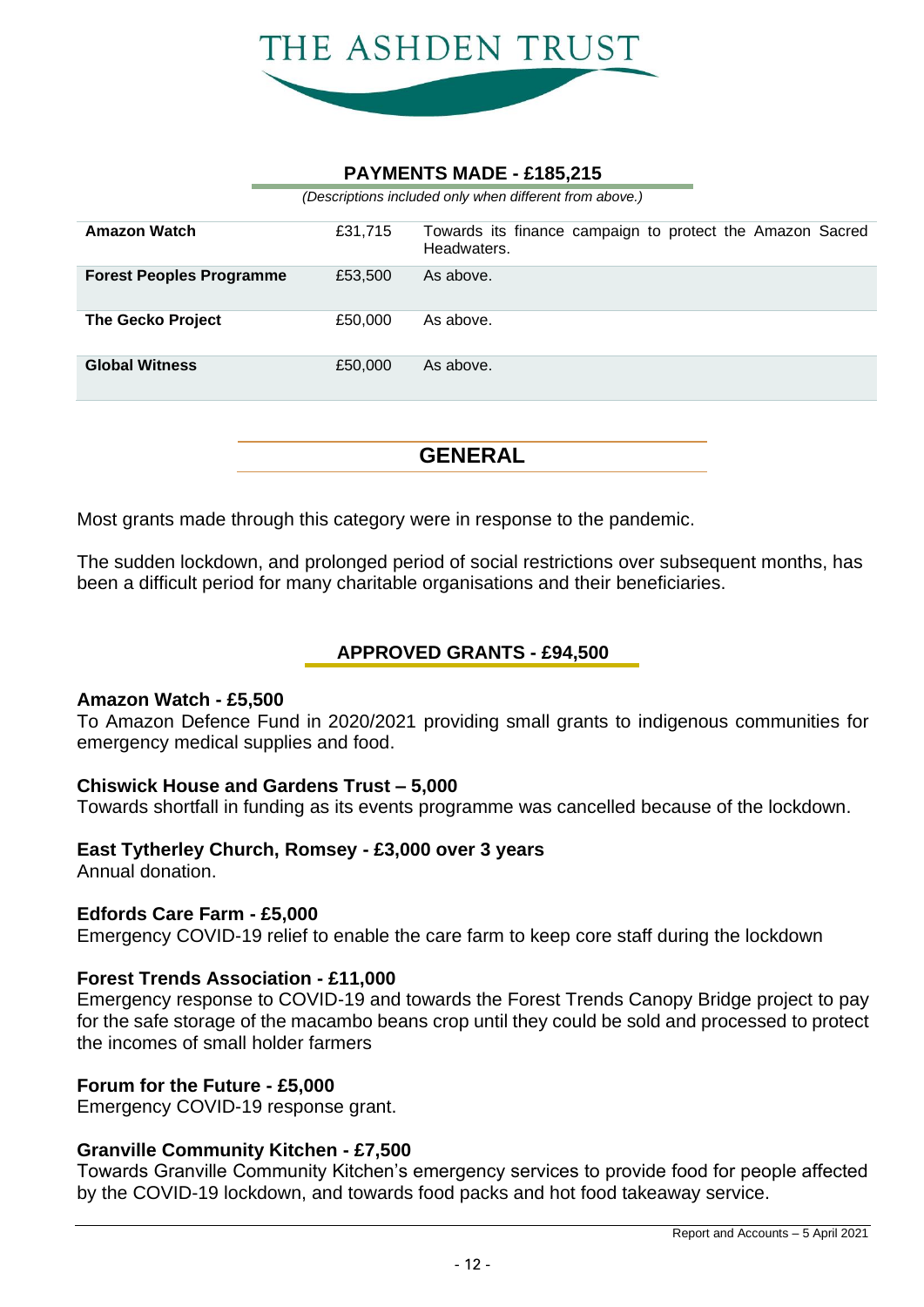

### **LIFEHub NI - £5,000**

To help them continue to provide emergency relief to their local community.

**Neo Community - £2,000** To help them continue to provide emergency COVID-19 relief to their local community.

### **People's Kitchen Belfast - £5,000**

To help them continue to provide emergency relief to their local community.

### **Resurgence Trust - £2,000**

Towards its shortfall in funding.

### **Shine Invest - £5,000**

Towards its COVID-19 Recovery Fund.

### **The Sainsbury Archive - £25,000 over 5 years**

Towards the maintenance and running costs of the Sainsbury Archives.

### **Transition Stirling - £3,000**

To help them continue to provide emergency relief to their local community.

### **Yayasan Alliance of Indigenous Peoples of the Archipelago - £5,500**

To AMANkanCovid19 in 2020/2021.

|                                                                            |                                                         | <b>PAYMENTS MADE - £53,500</b>                                                                                                 |  |  |  |  |
|----------------------------------------------------------------------------|---------------------------------------------------------|--------------------------------------------------------------------------------------------------------------------------------|--|--|--|--|
|                                                                            | (Descriptions included only when different from above.) |                                                                                                                                |  |  |  |  |
| <b>Amazon Watch</b>                                                        | £5,500                                                  | As above.                                                                                                                      |  |  |  |  |
| <b>Chiswick House and Gardens</b><br>Trust                                 | £5,000                                                  | As above.                                                                                                                      |  |  |  |  |
| <b>City Harvest</b>                                                        | £1,000                                                  | Emergency response grant to help deal with the immediate<br>consequences of the COVID-19 lockdown.                             |  |  |  |  |
| <b>East Tytherley Church,</b><br>Romsey                                    | £1,000                                                  | As above.                                                                                                                      |  |  |  |  |
| <b>Forest Trends Association</b>                                           | £11,000                                                 | As above.                                                                                                                      |  |  |  |  |
| <b>Forum for the Future</b>                                                | £5,000                                                  | As above.                                                                                                                      |  |  |  |  |
| <b>Granville Community Kitchen</b>                                         | £7,500                                                  | As above.                                                                                                                      |  |  |  |  |
| <b>Resurgence Trust</b>                                                    | £2,000                                                  | As above.                                                                                                                      |  |  |  |  |
| <b>Shine Invest</b>                                                        | £5,000                                                  | To provide emergency relief for energy access enterprises in India<br>and Africa unable to operate because of local lockdowns. |  |  |  |  |
| <b>The Sainsbury Archive</b>                                               | £5,000                                                  | As above.                                                                                                                      |  |  |  |  |
| <b>Yayasan Alliance of Indigenous</b><br><b>Peoples of the Archipelago</b> | £5,500                                                  | As above.                                                                                                                      |  |  |  |  |

### **PAYMENTS MADE - £53,500**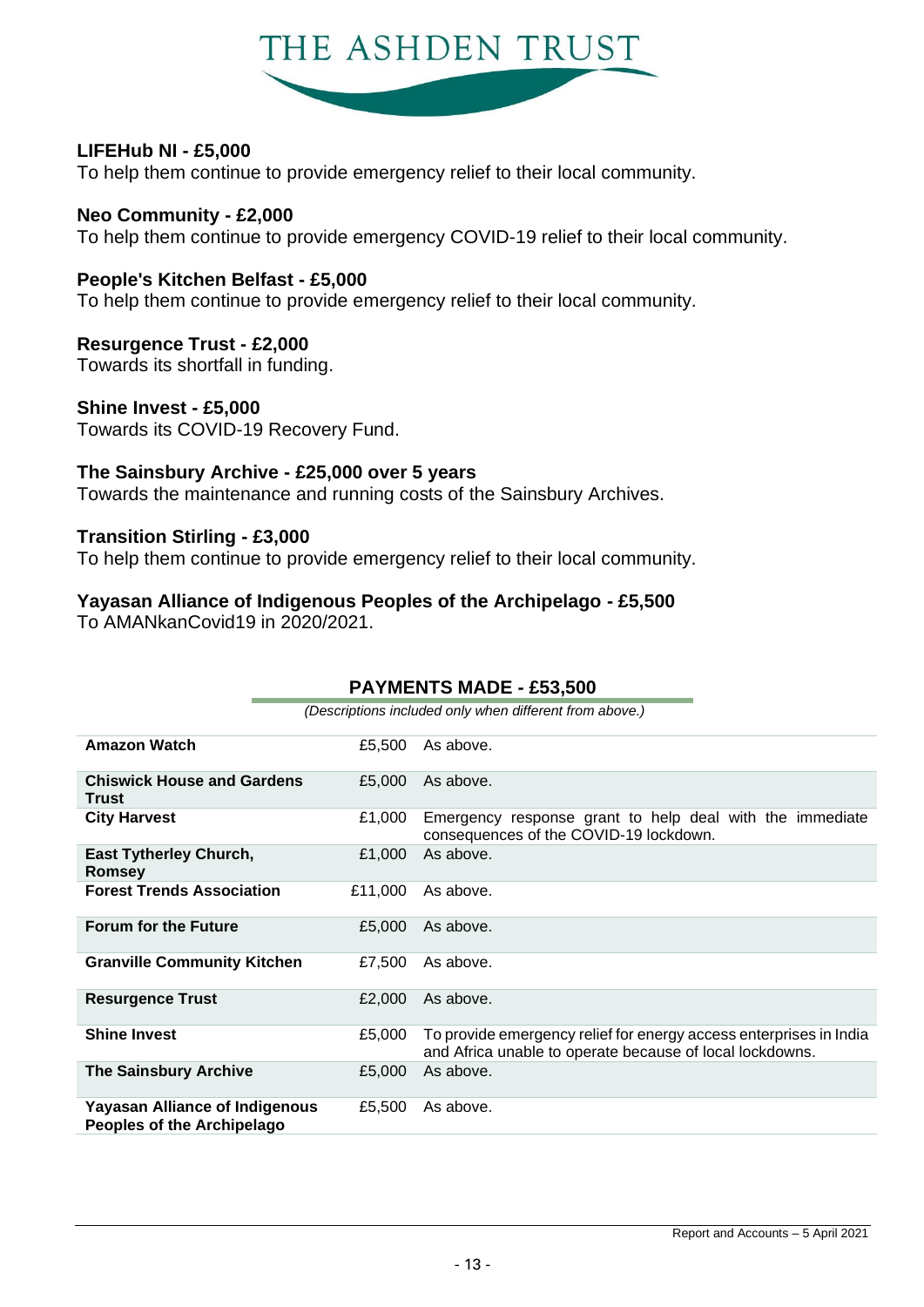# THE ASHDEN TRUST

### **FORMER GRANT MAKING CATEGORIES**

### **PEOPLE AT RISK**

The Trustees have long been concerned that the lives of those at greatest risk should be supported so that they may have meaningful lives in supportive communities. Over the years the Trust has provided considerable help to projects where there is awareness of the value for people in cultivating their sense of personal identity, of aspiration for life and livelihood, and of belonging among family and friends. Grants have thus been made to organisations that help people at risk of homelessness to obtain support, secure permanent accommodation, regain economic independence and reconnect with important family and social network. Because of our focus on sustainability and mitigating the climate crisis, we have sadly closed this former grant-making category.

### **PAYMENTS MADE - £15,000**

*(Descriptions included only when different from above.)*

**Independence from Drugs and Alcohol in Scotland (IFDAS)** £15,000 Towards the development of Auchincruive River Garden's work with people at severe risk from alcohol and drug dependency.

### **SUSTAINABLE DEVELOPMENT UK**

### **PAYMENTS MADE - £6,346**

*(Descriptions included only when different from above.)*

**Carbon Tracker E6,346** To provide in-kind business support.

### **Cancelled Grants**

Two grants totalling £11,176, to Basic Needs UK and Greenhouse PR, were no longer required by those recipients and were cancelled.

### **Future Plans**

The Trust will continue to make grants in the four categories set out on page two in the next financial year.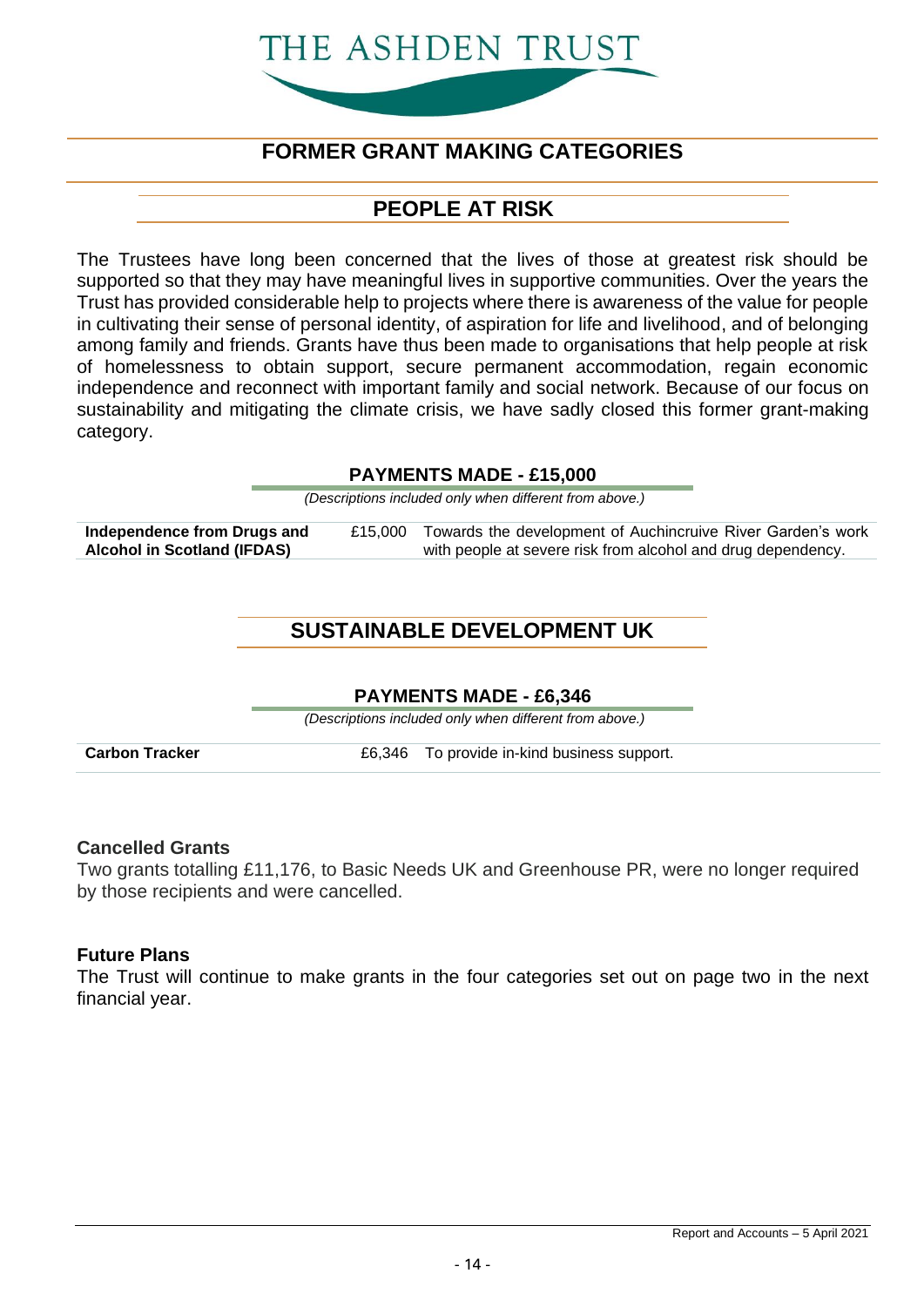

### **Statement of Trustees' Responsibilities**

The Trustees are responsible for preparing the Trustees' Report and the financial statements in accordance with applicable law and regulations.

Charity law requires the Trustees to prepare financial statements for each financial year in accordance with United Kingdom Generally Accepted Accounting Practice (United Kingdom Accounting Standards) and applicable law.

Under charity law the Trustees must not approve the financial statements unless they are satisfied that they give a true and fair view of the state of affairs of the charity and of its net outgoing resources for that period. In preparing these financial statements, the Trustees are required to:

- select suitable accounting policies and then apply them consistently;
- make judgments and estimates that are reasonable and prudent;
- state whether applicable accounting standards have been followed, subject to any material departures disclosed and explained in the financial statements;
- prepare the financial statements on the going concern basis unless it is inappropriate to presume that the charity will continue to operate.

The Trustees are responsible for keeping proper accounting records that are sufficient to show and explain the charity's transactions and disclose with reasonable accuracy at any time the financial position of the charity and enable them to ensure that the financial statements comply with the Charities Act 2011 and the provisions of the Trust Deed. They are also responsible for safeguarding the assets of the charity and hence for taking reasonable steps for the prevention and detection of fraud and other irregularities.

Approved by the Trustees on 26 October 2021 and signed on their behalf by:



……………………………………………………………. TRUSTEE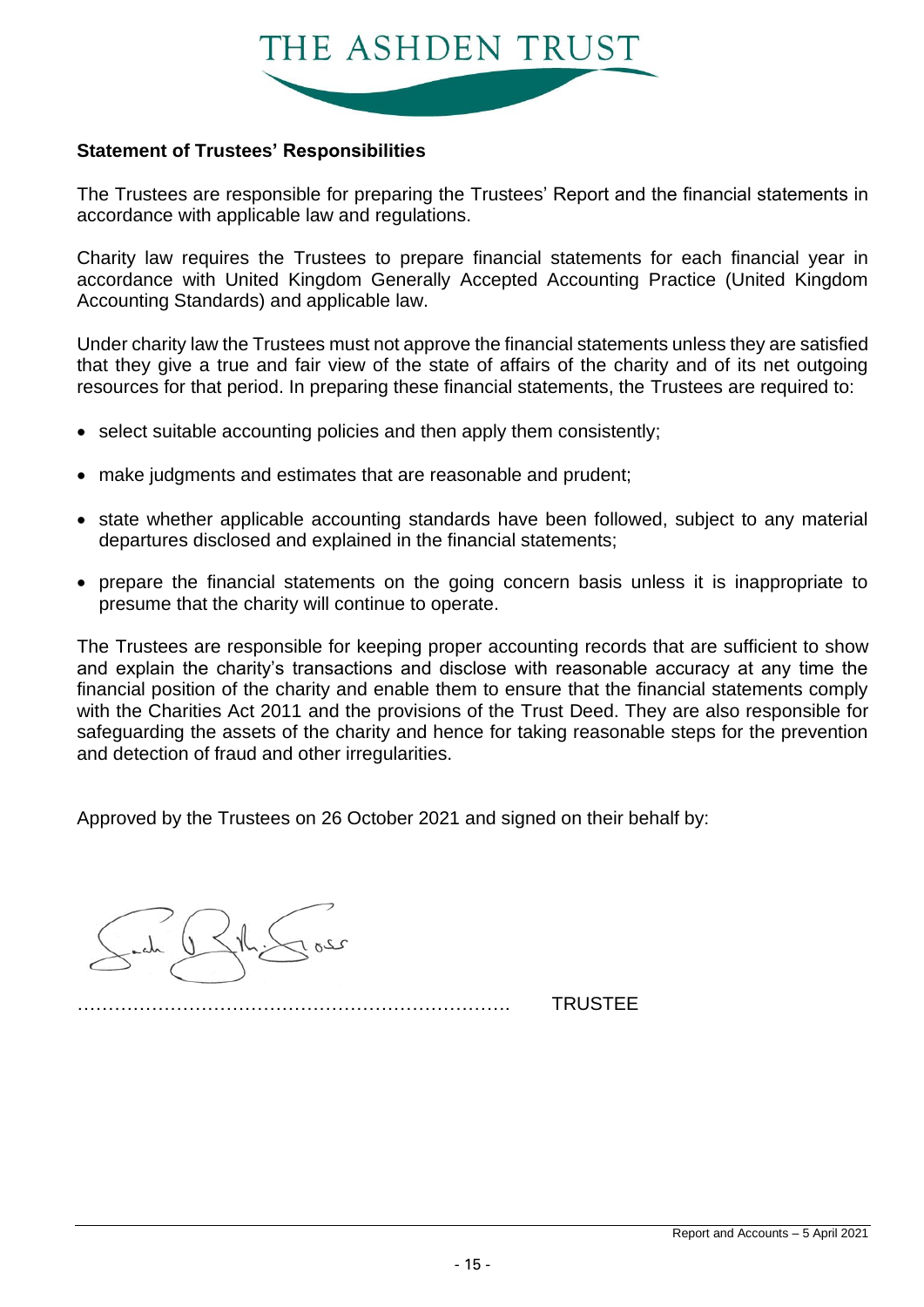

### **Independent Auditor's Report to the Trustees of The Ashden Trust**

#### **Opinion**

We have audited the financial statements of The Ashden Trust ('the charity') for the year ended 5 April 2021 which comprise the Statement of Financial Activities, the Balance Sheet, the Cash Flow Statement and notes to the financial statements, including significant accounting policies. The financial reporting framework that has been applied in their preparation is applicable law and United Kingdom Accounting Standards, including Financial Reporting Standard 102 The Financial Reporting Standard applicable in the UK and Republic of Ireland (United Kingdom Generally Accepted Accounting Practice).

In our opinion the financial statements:

- give a true and fair view of the state of the charity's affairs as at 5 April 2021 and of its income and expenditure, for the year then ended;
- have been properly prepared in accordance with United Kingdom Generally Accepted Accounting Practice; and
- have been prepared in accordance with the requirements of the Charities Act 2011.

#### **Basis for opinion**

We conducted our audit in accordance with International Standards on Auditing (UK) (ISAs (UK)) and applicable law. Our responsibilities under those standards are further described in the Auditor's responsibilities for the audit of the financial statements section of our report. We are independent of the charity in accordance with the ethical requirements that are relevant to our audit of the financial statements in the UK, including the FRC's Ethical Standard, and we have fulfilled our other ethical responsibilities in accordance with these requirements. We believe that the audit evidence we have obtained is sufficient and appropriate to provide a basis for our opinion.

#### **Conclusions relating to going concern**

In auditing the financial statements, we have concluded that the trustee's use of the going concern basis of accounting in the preparation of the financial statements is appropriate.

Based on the work we have performed, we have not identified any material uncertainties relating to events or conditions that, individually or collectively, may cast significant doubt on the charity's ability to continue as a going concern for a period of at least twelve months from when the financial statements are authorised for issue.

Our responsibilities and the responsibilities of the trustees with respect to going concern are described in the relevant sections of this report.

#### **Other information**

The trustees are responsible for the other information contained within the annual report. The other information comprises the information included in the annual report, other than the financial statements and our auditor's report thereon. Our opinion on the financial statements does not cover the other information and, except to the extent otherwise explicitly stated in our report, we do not express any form of assurance conclusion thereon.

Our responsibility is to read the other information and, in doing so, consider whether the other information is materially inconsistent with the financial statements or our knowledge obtained in the audit or otherwise appears to be materially misstated. If we identify such material inconsistencies or apparent material misstatements, we are required to determine whether this gives rise to a material misstatement in the financial statements themselves. If, based on the work we have performed, we conclude that there is a material misstatement of this other information, we are required to report that fact.

We have nothing to report in this regard.

#### **Matters on which we are required to report by exception**

We have nothing to report in respect of the following matters in relation to which the Charities (Accounts and Reports) Regulations 2008 requires us to report to you if, in our opinion:

• the information given in the financial statements is inconsistent in any material respect with the trustees' report;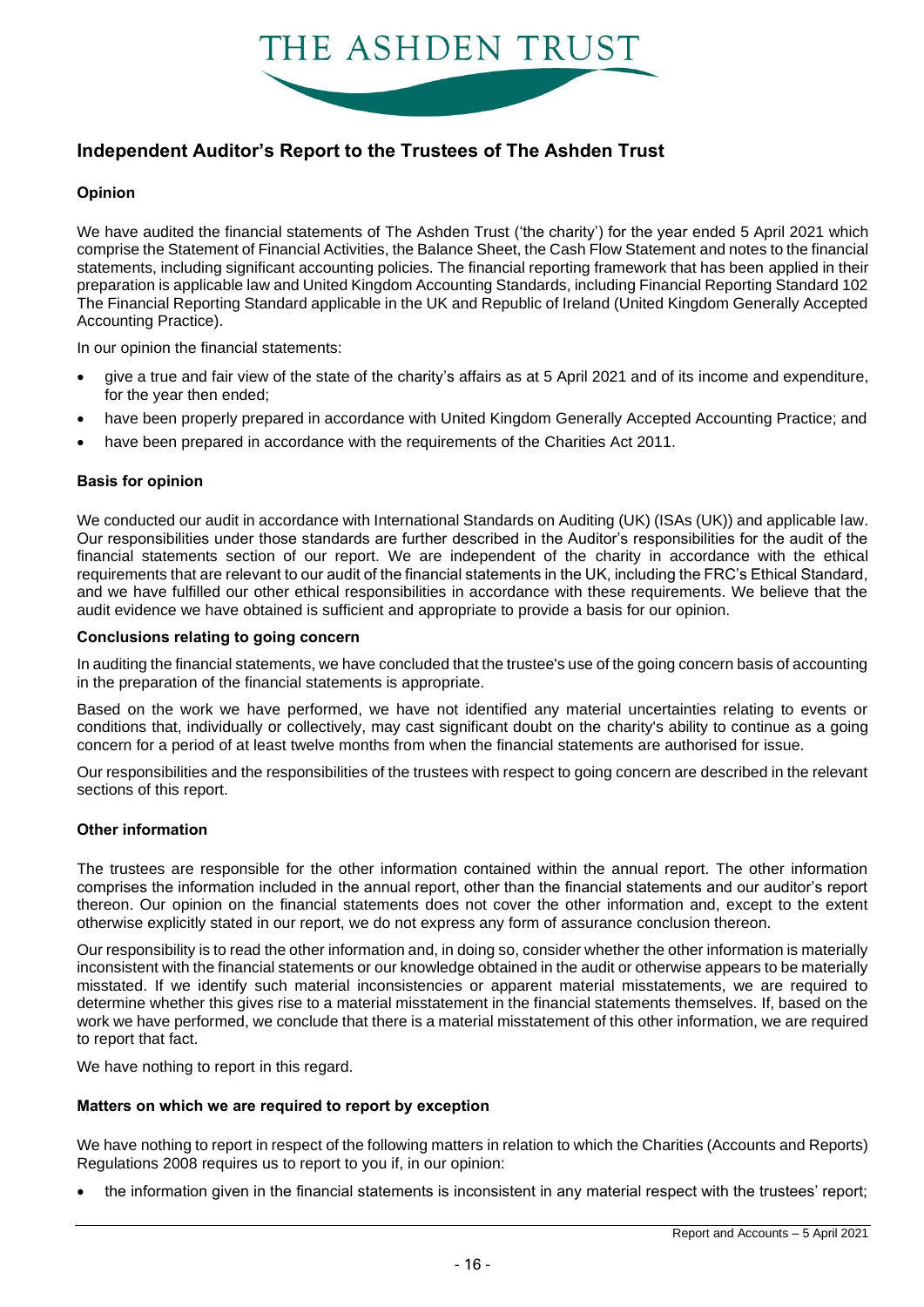

or

- sufficient and proper accounting records have not been kept by the charity; or
- the financial statements are not in agreement with the accounting records and returns; or
- we have not received all the information and explanations we require for our audit.

#### **Responsibilities of trustees**

As explained more fully in the trustees' responsibilities statement set out on page 15, the trustees are responsible for the preparation of the financial statements and for being satisfied that they give a true and fair view, and for such internal control as the trustees determine is necessary to enable the preparation of financial statements that are free from material misstatement, whether due to fraud or error.

In preparing the financial statements, the trustees are responsible for assessing the charity's ability to continue as a going concern, disclosing, as applicable, matters related to going concern and using the going concern basis of accounting unless the trustees either intend to liquidate the charity or to cease operations, or have no realistic alternative but to do so.

#### **Auditor's responsibilities for the audit of the financial statements**

We have been appointed as auditor under section 144 of the Charities Act 2011 and report in accordance with the Acts and relevant regulations made or having effect thereunder.

Our objectives are to obtain reasonable assurance about whether the financial statements as a whole are free from material misstatement, whether due to fraud or error, and to issue an auditor's report that includes our opinion. Reasonable assurance is a high level of assurance, but is not a guarantee that an audit conducted in accordance with ISAs (UK) will always detect a material misstatement when it exists. Misstatements can arise from fraud or error and are considered material if, individually or in the aggregate, they could reasonably be expected to influence the economic decisions of users taken on the basis of these financial statements.

Details of the extent to which the audit was considered capable of detecting irregularities, including fraud and noncompliance with laws and regulations are set out below.

A further description of our responsibilities for the audit of the financial statements is located on the Financial Reporting Council's website at: [www.frc.org.uk/auditorsresponsibilities.](https://www.frc.org.uk/auditorsresponsibilities) This description forms part of our auditor's report.

#### **Extent to which the audit was considered capable of detecting irregularities, including fraud**

Irregularities, including fraud, are instances of non-compliance with laws and regulations. We identified and assessed the risks of material misstatement of the financial statements from irregularities, whether due to fraud or error, and discussed these between our audit team members. We then designed and performed audit procedures responsive to those risks, including obtaining audit evidence sufficient and appropriate to provide a basis for our opinion.

We obtained an understanding of the legal and regulatory frameworks within which the charity operates, focusing on those laws and regulations that have a direct effect on the determination of material amounts and disclosures in the financial statements. The laws and regulations we considered in this context were the Charities Act 2011 together with the Charities SORP (FRS 102). We assessed the required compliance with these laws and regulations as part of our audit procedures on the related financial statement items.

In addition, we considered provisions of other laws and regulations that do not have a direct effect on the financial statements but compliance with which might be fundamental to the charity's ability to operate or to avoid a material penalty. We also considered the opportunities and incentives that may exist within the charity for fraud. The laws and regulations we considered in this context for the UK operations were General Data Protection Regulation (GDPR).

Auditing standards limit the required audit procedures to identify non-compliance with these laws and regulations to enquiry of the Trustees and other management and inspection of regulatory and legal correspondence, if any.

We identified the greatest risk of material impact on the financial statements from irregularities, including fraud, to be within the override of controls by management. Our audit procedures to respond to these risks included enquiries of management about their own identification and assessment of the risks of irregularities, sample testing on the posting of journals, reviewing accounting estimates for biases, reviewing regulatory correspondence with the Charity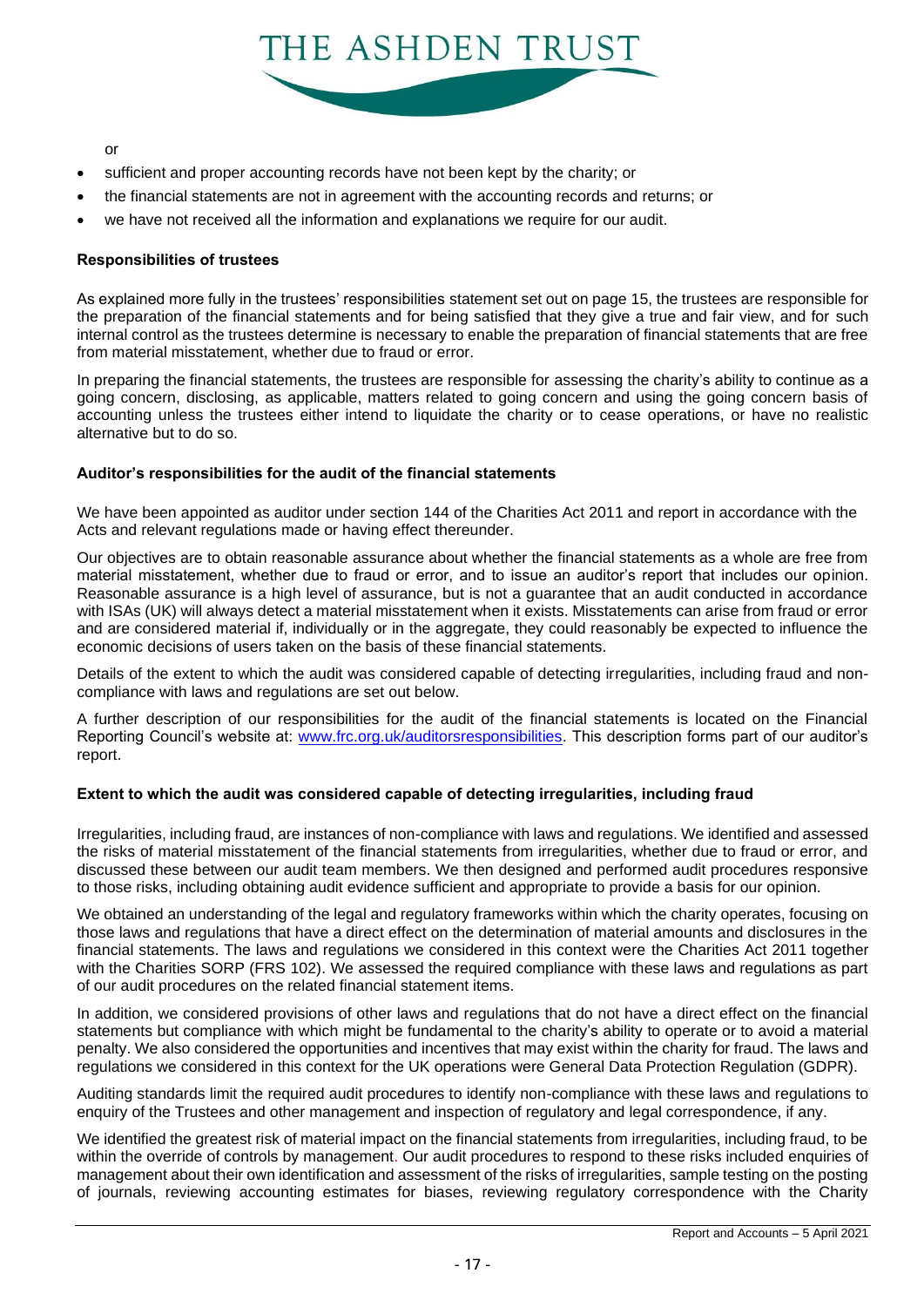

Commission and reading minutes of meetings of those charged with governance.

Owing to the inherent limitations of an audit, there is an unavoidable risk that we may not have detected some material misstatements in the financial statements, even though we have properly planned and performed our audit in accordance with auditing standards. For example, the further removed non-compliance with laws and regulations (irregularities) is from the events and transactions reflected in the financial statements, the less likely the inherently limited procedures required by auditing standards would identify it. In addition, as with any audit, there remained a higher risk of non-detection of irregularities, as these may involve collusion, forgery, intentional omissions, misrepresentations, or the override of internal controls. We are not responsible for preventing non-compliance and cannot be expected to detect non-compliance with all laws and regulations.

#### **Use of our report**

This report is made solely to the charity's trustees, as a body, in accordance with Part 4 of the Charities (Accounts and Reports) Regulations 2008. Our audit work has been undertaken so that we might state to the charity's trustees those matters we are required to state to them in an auditor's report and for no other purpose. To the fullest extent permitted by law, we do not accept or assume responsibility to anyone other than the charity and the charity's trustees as a body, for our audit work, for this report, or for the opinions we have formed.

 $C_{\text{row}}$   $12.6 \text{ Hz}$ 

**Crowe U.K. LLP** Statutory Auditor

London

Date 7 December 2021

Crowe U.K. LLP is eligible for appointment as auditor of the charity by virtue of its eligibility for appointment as auditor of a company under section 1212 of the Companies Act 2006.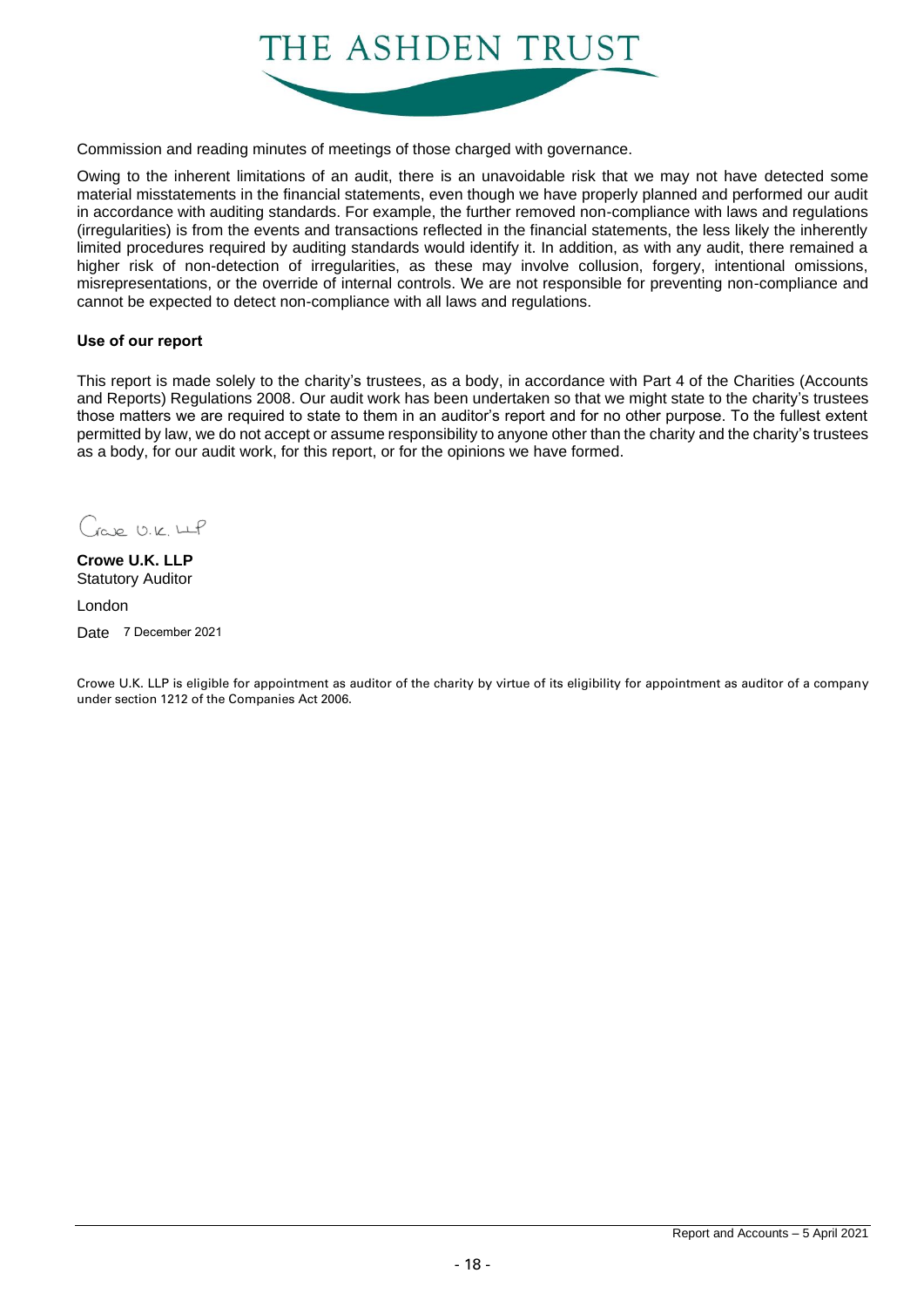

### **STATEMENT OF FINANCIAL ACTIVITIES FOR THE YEAR ENDED 5 APRIL 2021**

|                                                                                    | <b>Notes</b>              | <b>Unrestricted</b><br><b>Funds</b> | <b>Expendable</b><br><b>Endowment</b> | <b>Total Funds</b><br>2021 | <b>Total Funds</b><br>2020 |
|------------------------------------------------------------------------------------|---------------------------|-------------------------------------|---------------------------------------|----------------------------|----------------------------|
|                                                                                    |                           | £                                   | £                                     | £                          | £                          |
| Income and Endowment from:                                                         |                           |                                     |                                       |                            |                            |
| Donations and gifts                                                                |                           |                                     | 1,452,194                             | 1,452,194                  | 375,000                    |
| Investment income                                                                  | $\boldsymbol{\mathsf{3}}$ | 569,853                             |                                       | 569,853                    | 966,553                    |
| Bank deposit interest and other income                                             |                           | 2,980                               |                                       | 2,980                      | 10,741                     |
| Other income                                                                       |                           | 10,001                              |                                       | 10,001                     | 13,334                     |
| <b>Total Income</b>                                                                |                           | 582,834                             | 1,452,194                             | 2,035,028                  | 1,365,628                  |
| <b>Expenditure on:</b><br>Cost of generating funds:<br>Investment management costs |                           |                                     | 162,688                               | 162,688                    | 186,217                    |
| Charitable activity:<br>Grant-making:<br>Grant expenditure                         | 4                         | 701,141                             | 187,500                               | 888,641                    | 1,763,523                  |
| Grant related support costs                                                        | 5                         | 248,067                             |                                       | 248,067                    | 181,778                    |
| <b>Total Expenditure</b>                                                           |                           | 949,208                             | 350,188                               | 1,299,396                  | 2,131,518                  |
| Net operating surplus / (deficit)                                                  |                           | (366, 374)                          | 1,102,006                             | 735,632                    | (765, 890)                 |
| Net gains / (losses) on investments                                                |                           |                                     | 7,485,574                             | 7,485,574                  | (5,649,378)                |
| Exchange gains / (losses)                                                          |                           |                                     | 16,136                                | 16,136                     | (20, 064)                  |
| Transfers between funds                                                            |                           | 366,374                             | (366, 374)                            |                            |                            |
| Net movement in funds                                                              |                           |                                     | 8,237,342                             | 8,237,342                  | (6, 435, 332)              |
| <b>Reconciliation of funds</b>                                                     |                           |                                     |                                       |                            |                            |
| Total funds brought forward                                                        |                           |                                     | 33,850,920                            | 33,850,920                 | 40,286,252                 |
| Total funds carried forward                                                        |                           |                                     | 42,088,262                            | 42,088,262                 | 33,850,920                 |

The notes on pages 22 to 29 form part of these accounts.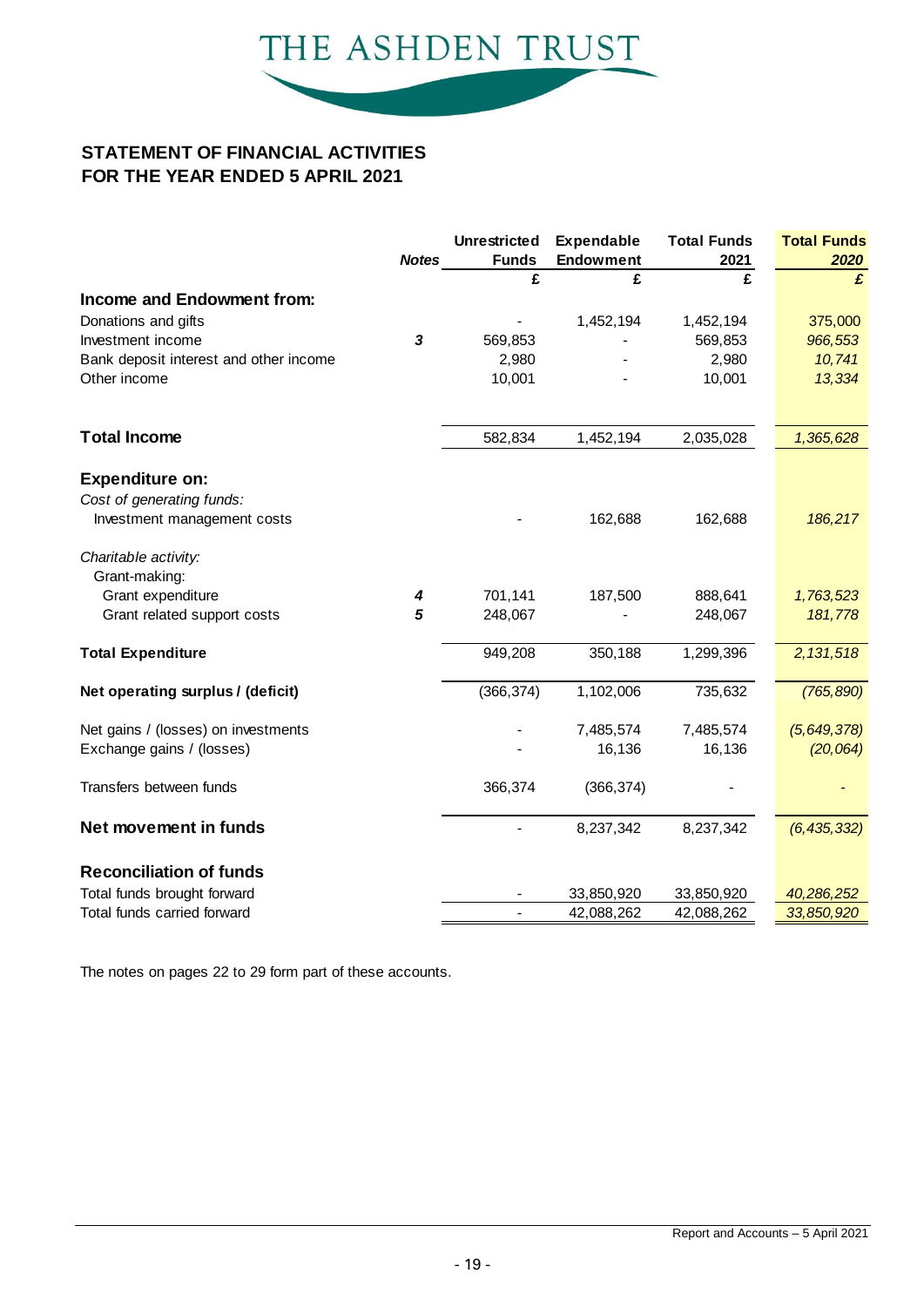

### **BALANCE SHEET**

**AS AT 5 APRIL 2021**

|                                                 | <b>Notes</b>     |         | 2021         | 2020       |
|-------------------------------------------------|------------------|---------|--------------|------------|
|                                                 |                  | £       | £            | £          |
| <b>FIXED ASSETS</b>                             |                  |         |              |            |
| Tangible fixed assets                           | 7                |         | 10,942       | 6,080      |
| Investments                                     | 8                |         | 42,126,059   | 34,240,222 |
|                                                 |                  |         | 42, 137, 001 | 34,246,302 |
| <b>CURRENT ASSETS</b>                           |                  |         |              |            |
| Debtors - amounts falling due within one year   | $\boldsymbol{9}$ | 49,951  |              | 135,052    |
| Cash at bank and in hand                        |                  | 576,663 |              | 411,991    |
|                                                 |                  | 626,614 |              | 547,043    |
| <b>CURRENT LIABILITIES</b>                      |                  |         |              |            |
| Creditors - amounts falling due within one year | 10               | 675,353 |              | 942,425    |
| <b>NET CURRENT LIABILITIES</b>                  |                  |         | (48, 739)    | (395, 382) |
| <b>NET ASSETS</b>                               |                  |         | 42,088,262   | 33,850,920 |
| <b>CAPITAL FUNDS</b>                            |                  |         |              |            |
| Expendable endowment                            | 11               |         | 42,088,262   | 33,850,920 |
| <b>INCOME FUNDS</b>                             |                  |         |              |            |
| Unrestricted funds                              | 11               |         |              |            |
|                                                 |                  |         | 42,088,262   | 33,850,920 |

The financial statements were approved and authorised for issue by the Trustees on 26 October 2021 and were signed on their behalf by:

ىى …………………………………………… TRUSTEE

The notes on pages 22 to 29 form part of these accounts.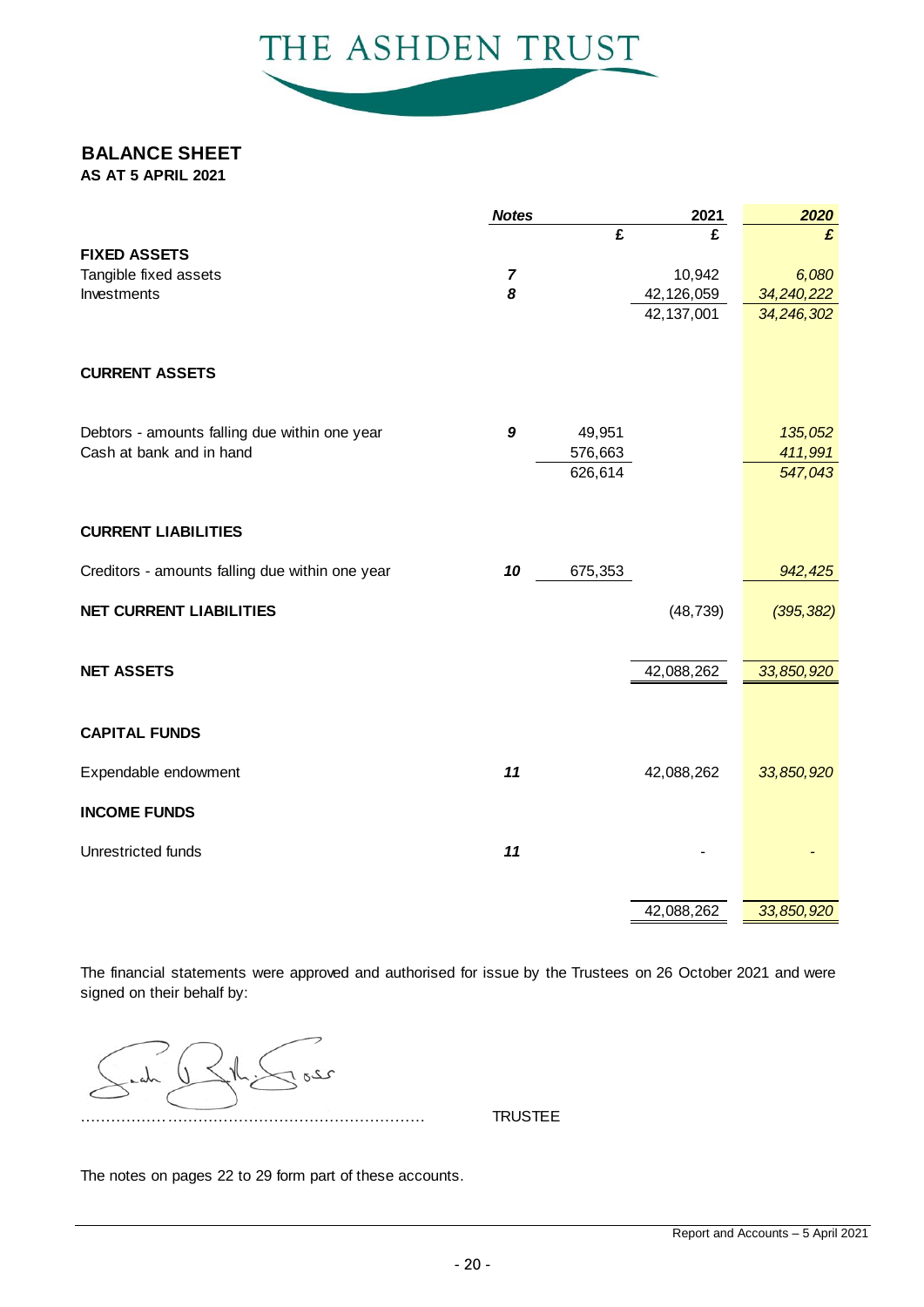

### **CASH FLOW STATEMENT**

**FOR THE YEAR ENDED 5 APRIL 2021**

|                                                                              | 2021           | 2020          |
|------------------------------------------------------------------------------|----------------|---------------|
|                                                                              |                | £             |
| Cash flows from operating activities                                         |                |               |
| Net cash (used in) operating activities                                      | (34, 035)      | (1, 247, 062) |
|                                                                              |                |               |
| Cash flows from investing activities:                                        |                |               |
| Dividends and interest                                                       | 582,834        | 978,055       |
| Exchanges gains / (losses)                                                   | 16,136         | (20, 064)     |
| Purchase of investments                                                      | (17, 414, 256) | (7, 722, 890) |
| Sale of investments                                                          | 17,111,944     | 7,404,585     |
| Net cash generated by investing activities                                   | 296,658        | 639,687       |
|                                                                              |                |               |
|                                                                              |                |               |
| Change in cash and cash equivalents in the year                              | 262,623        | (607, 375)    |
| Cash and cash equivalents at the beginning of the year                       | 1,705,582      | 2,312,957     |
| Cash and cash equivalents at the end of the year                             | 1,968,205      | 1,705,582     |
|                                                                              |                |               |
|                                                                              |                |               |
|                                                                              | 2021           |               |
| Reconciliation of net expenditure to net cash flow from operating activities | £              | 2020<br>£     |
| Net movement in funds as per the statement of financial activities           | 8,237,342      | (6, 435, 332) |
| Losses / (gains) on investments                                              | (7,485,574)    | 5,649,378     |
| Dividends and interest                                                       | (582, 834)     | (978, 055)    |
| Exchanges (gains) / losses                                                   | (16, 136)      | 20,064        |
| Fixed asset additions                                                        | (9,220)        |               |
| Depreciation charges                                                         | 4,358          | 3,040         |
| Decrease / (increase) in debtors                                             | 85,101         | (34, 834)     |
| (Decrease) / increase in creditors                                           | (267, 072)     | 528,677       |
| Net cash (used in) operating activities                                      | (34,035)       | (1, 247, 062) |
|                                                                              |                |               |

### **Analysis of the balance of cash as shown in the balance sheet**

|                                                                    |           |           | Change in |
|--------------------------------------------------------------------|-----------|-----------|-----------|
|                                                                    | 2021      | 2020      | year      |
|                                                                    |           |           |           |
| Cash at bank and in hand                                           | 576.663   | 411.991   | 164.672   |
| Cash balances held by investment manager for reinvestment (Note 8) | 1,391,542 | 1,293,591 | 97,951    |
|                                                                    | 1,968,205 | 1,705,582 | 262,623   |
|                                                                    |           |           |           |

The notes on pages 22 to 29 form part of these accounts.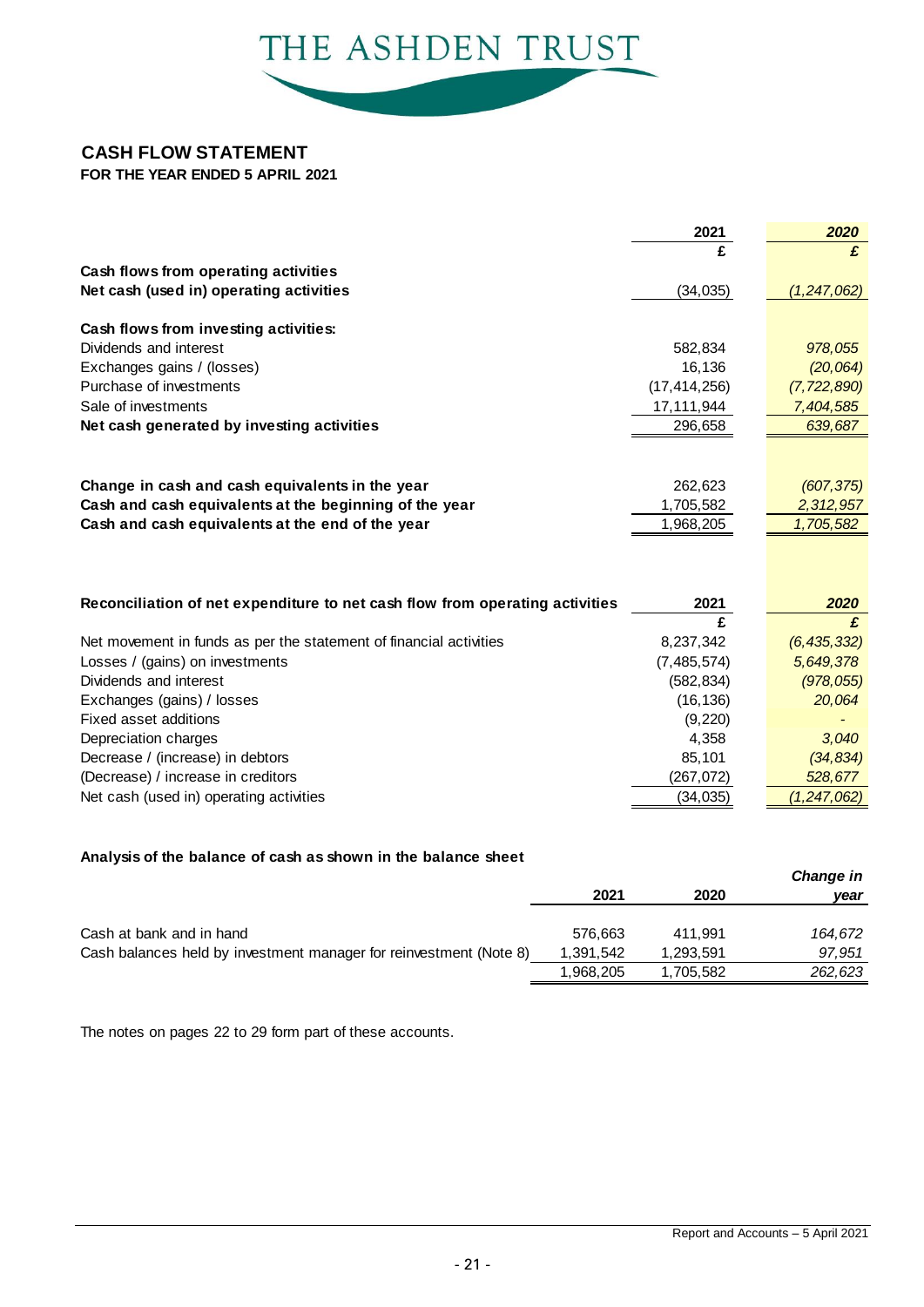

### **1. CHARITABLE STATUS**

The Ashden Trust is an unincorporated charity (Charity registration number 802623), registered in England and Wales. The address of the registered office is 5 Wilton Road, London, SW1V 1AP.

#### **2. ACCOUNTING POLICIES**

#### **a) Basis of preparation**

The financial statements have been prepared in accordance with the Charities SORP (FRS102) applicable to charities preparing their accounts in accordance with the Financial Reporting Standard applicable in the UK and Republic of Ireland and the Charities Act 2011 and UK Generally Accepted Practice as it applies from 1 January 2015.

The financial statements have been prepared to give a 'true and fair view' and have departed from the Charities (Accounts and Reports) Regulations 2008 only to the extent required to provide a 'true and fair view'. This departure has involved following Accounting and Reporting by Charities preparing their accounts in accordance with the Financial Reporting Standard applicable in the UK and Republic of Ireland (FRS102) rather than the Accounting and Reporting by Charities: Statement of Recommended Practice effective from 1 April 2005 which has since been withdrawn.

The trust constitutes a public benefit entity as defined by FRS 102.

Having assessed the Trust's financial position and plans for the foreseeable future, the Trustees are satisfied that it remains appropriate to prepare the financial statements on the basis that the charity is sustainable as a going concern.

The investment portfolio has performed strongly during the year and has recovered the reduction in value, caused by the impact of the Covid-19 pandemic, reported for last year.

The Charity has adopted a total return basis to budget for its annual income. The endowment assets of the Trust remain significant, and the Trust will continue to pay out to its beneficiaries in accordance with the Trust's objects.

#### **b) Income Recognition**

- (i) Infiant significant, and the frust will continue to pay out to its beneficiantes in accordance with the objects.<br>
Income is shown gross which includes the associated tax credit unless the tax so deducted is<br>
considered irr considered irrecoverable.
- (ii) Dividends are included by reference to their due dates.
- (iii) Interest is included when receivable.

#### **c) Expenditure on Charitable activities**

The Trustees consider that grant-making is the Trust's sole charitable activity. Grants for which there is a legal obligation, or a valid expectation of receipt by the beneficiary at the year end, and for which conditions **Expenditure on Charitable activities**<br>The Trustees consider that grant-making is the Trust's sole charitable activity. Grants for which there is a<br>legal obligation, or a valid expectation of receipt by the beneficiary at Experiencius and Critical and The Trust's sole charitable activity. Grants for which there is a legal obligation, or a valid expectation of receipt by the beneficiary at the year end, and for which conditions attaching to (see note 4).

#### **d) Investments**

Investments are shown at mid market value. Net realised and unrealised gains and losses are reflected in the Statement of Financial Activities.

Social Impact Investments are carried either at cost less any necessary provision for impairment or fair value where they are traded on an active market.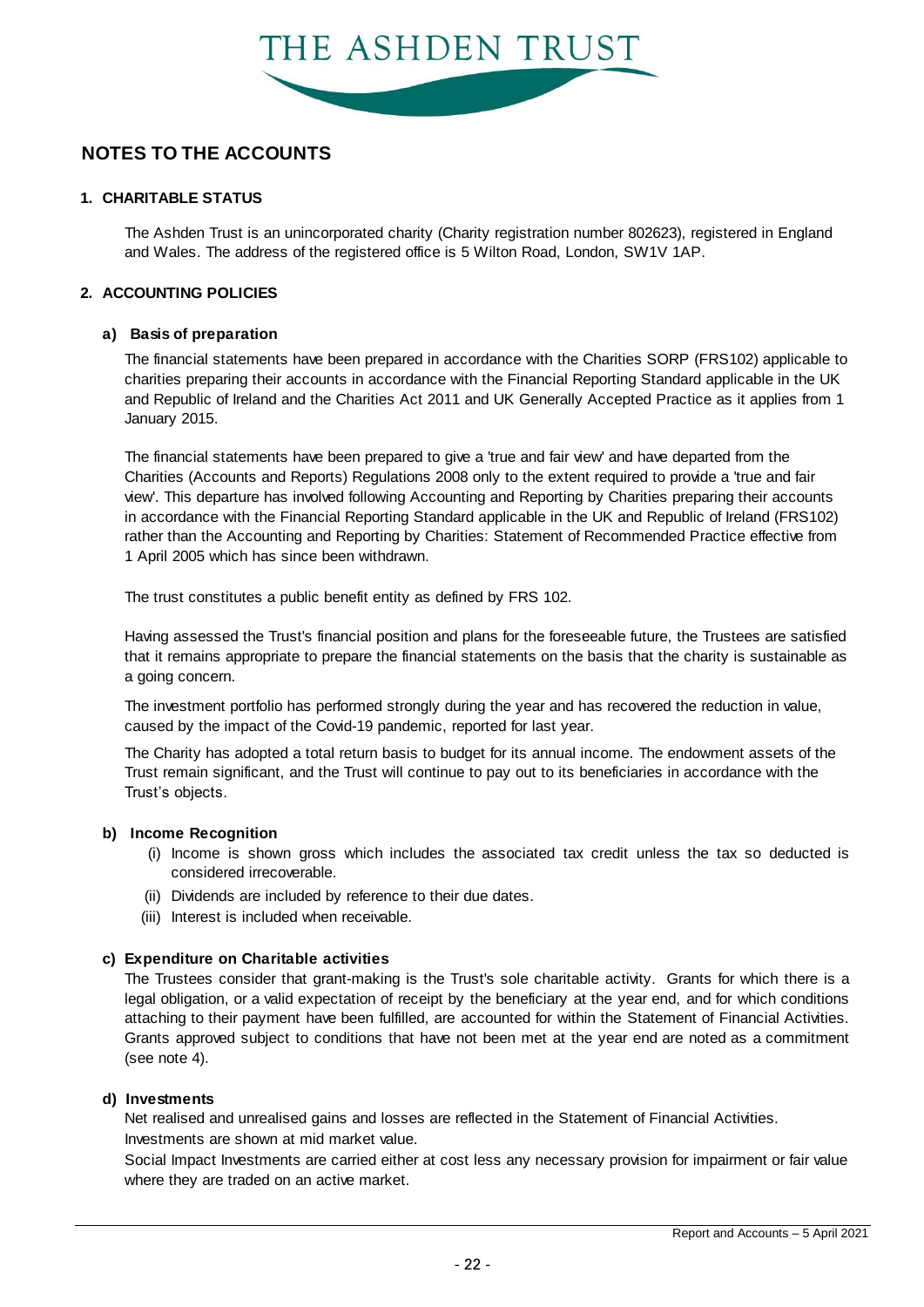

### **2. ACCOUNTING POLICIES (cont…)**

#### **e) Costs of administration**

These costs include a share of the staff and office costs of the joint offices of the Sainsbury Family Charitable Trusts, which are allocated in proportion to the time spent on Trust matters and grants paid.

#### **f) Governance costs**

Governance costs comprise all costs involving the public accountability of the charity and its compliance with regulation and good practice. These costs include fees for statutory audit and legal fees where relevant.

#### **g) Depreciation**

Fixed assets are depreciated at rates which reflect their useful life to the Trust. Leasehold improvements are depreciated over the life of the lease.

#### **h) Financial Instruments**

The Trust has financial assets and financial liabilities of a kind that qualify as basic financial instruments. Basic financial instruments are initially recognised at transaction value and subsequently measured at amortised cost using the effective interest method. Financial assets held at amortised cost comprise cash at bank and in hand, together with accrued interest and other debtors. Financial liabilities held at amortised cost comprise grants payable and accruals.

Investments, including bonds held as part of an investment portfolio, are held at fair value at the balance sheet date, with gains and losses being recognised within income and expenditure.

At the balance sheet date the charity held financial assets at fair value of £36,980k (2020: 29,276k).

#### **i) Cash and cash equivalents**

Cash and cash equivalents include cash at bank and in hand and short term deposits.

#### **j) Critical accounting judgements and key sources of estimation uncertainty**

In the application of the charity's accounting policies, which are described in note 2, Trustees are required to make judgements, estimates, assumptions about the carrying values of assets and liabilities that are not readily apparent from other sources. The estimates and underlying assumptions are based on historical In the application of the charity's accounting policies, which are described in note 2, Trustees are required to make judgements, estimates, assumptions about the carrying values of assets and liabilities that are not read estimates. experience and other factors that are considered to be relevant. Actual results may differ from these estimates.<br>The estimates and underlying assumptions are reviewed on an ongoing basis. Revisions to accounting

estimates are recognised in the period in which the estimate is revised if the revision affects only that

period, or in the period of the revision and future periods if the revision affects the current and future periods.<br>In the view of the Trustees, no assumptions concerning the future or estimation uncertainty affecting asse In the view of the Trustees, no assumptions concerning the future or estimation uncertainty affecting assets amounts in the next financial year.

Impact and programme related investments carried at cost are subject to annual impairment review by the Trustees in tandem with external expert advice on the current status of the related activities.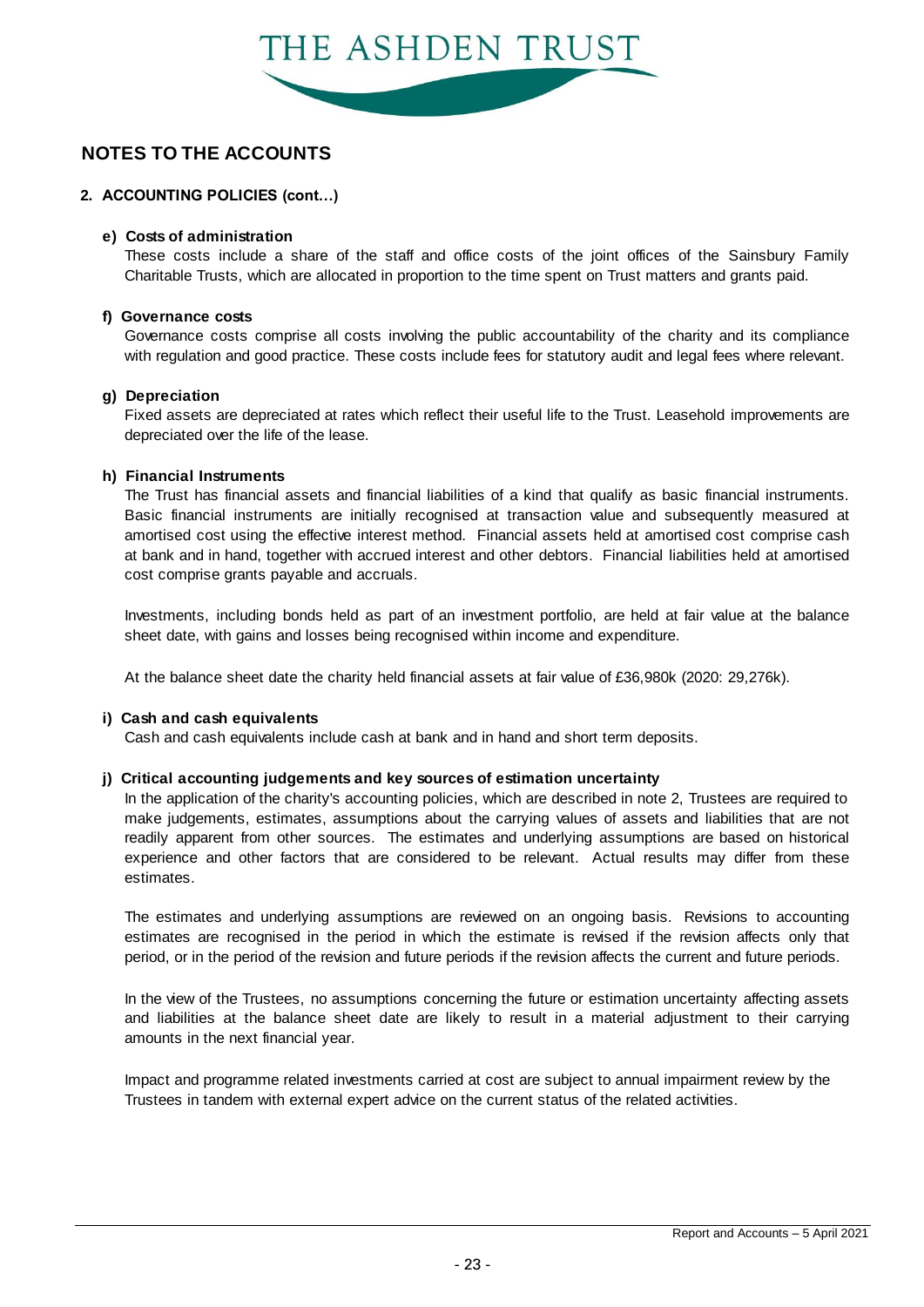### **3. INVESTMENT INCOME**

Income received on investments may be analysed as follows:

|                             | 2021    |                              | 2020                     |     |
|-----------------------------|---------|------------------------------|--------------------------|-----|
|                             |         | %                            | £                        | %   |
| Government Fixed Interest   | 1,089   | $\qquad \qquad \blacksquare$ | 1,314                    |     |
| <b>Other Fixed Interest</b> | 23,898  | 4                            | 30.991                   | 3   |
| <b>UK Equities</b>          | 206,930 | 36                           | 557,046                  | 57  |
| Overseas Equities           | 140.409 | 25                           | 160.434                  | 17  |
| Alternatives                | 166,020 | 29                           | 163,442                  | 17  |
| Impact Investments          | 31,399  | 6                            | 53.326                   | 6   |
| Other                       | 109     | $\blacksquare$               | $\overline{\phantom{0}}$ |     |
|                             | 569.853 | 100                          | 966.553                  | 100 |

#### **4. GRANTS PAYABLE**

|                                                     |           | 2021          |           | 2020        |
|-----------------------------------------------------|-----------|---------------|-----------|-------------|
|                                                     | £         | £             | £         | £           |
| Reconciliation of grants payable:                   |           |               |           |             |
| Commitments at 6 April 2020                         |           | 846,845       |           | 333,402     |
| Grants not accrued at 6 April 2020                  | 99,706    |               | 36,000    |             |
| Grants approved in the year                         | 928,131   |               | 1,827,229 |             |
| Grants cancelled or refunded                        | (1,739)   |               |           |             |
| Grants not accrued at 5 April 2021                  | (137,457) |               | (99, 706) |             |
| Grants payable for the year                         |           | 888,641       |           | 1,763,523   |
| Grants paid during the year                         |           | (1, 256, 902) |           | (1,250,080) |
| Commitments at 5 April 2021                         |           | 478,584       |           | 846,845     |
| Commitments at 5 April 2021 are payable as follows: |           |               |           |             |
|                                                     |           | 2021          |           | 2020        |
|                                                     |           |               |           | £           |
| Within one year (Note 10)                           |           | 478,584       |           | 846,845     |

#### **Commitments**

In addition to the amounts committed and accrued noted above, the Trustees have also authorised certain grants which are subject to the recipient fulfilling certain conditions relating to the delivery of the grant-funded activities.

The total amount authorised but not accrued as expenditure at 5 April 2021 was £137,457 (2020: £99,706). This total is payable from 2022/23 to 2024/25.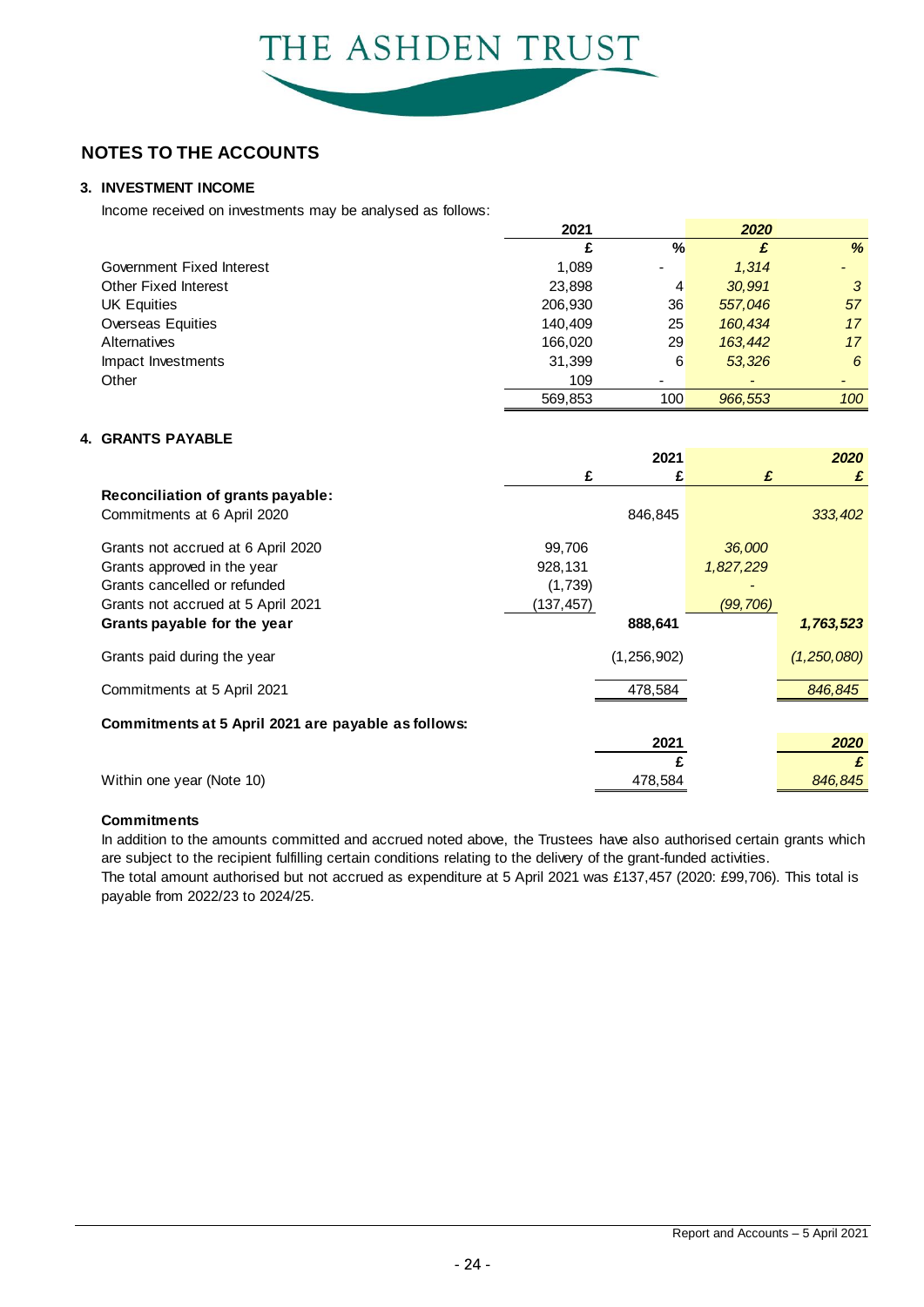

#### **4. GRANTS PAYABLE (cont...)**

The amount payable in the year consisted of the following:

| Ashden - Climte Solutions in Action                                         | £<br>100,000     |
|-----------------------------------------------------------------------------|------------------|
| <b>Climate Change Collaboration</b>                                         |                  |
| 350.org                                                                     | 8,333            |
| Bates Wells and Braithwaite LLP                                             | 2,800            |
| C40 Cities Climate Leadership Group                                         | 25,000           |
| Carbon Tracker                                                              | 8,666            |
| Citizens UK                                                                 | 55,000           |
| Divest Invest                                                               | 9,437            |
| FrameWorks Institute                                                        | 6,176            |
| Friends of the Earth Charitable Trust<br>Global Legal Action Network (GLAN) | 7,458<br>27,000  |
| Greenhouse PR Ltd                                                           | (6, 176)         |
| On Road Media                                                               | 30,000           |
| Platform                                                                    | 20,000           |
| <b>Students Organising for Sustainability</b>                               | 15,000           |
| Systemig                                                                    | 12,000           |
| The Commitment<br>Uplift                                                    | 3,333<br>20,000  |
|                                                                             |                  |
| <b>Connecting People with Nature</b><br><b>Country Trust</b>                | 30,000           |
| <b>Forest School Association</b>                                            | 5,000            |
| Green Synergy                                                               | 18,500           |
| Horatio's Garden                                                            | 25,000           |
| Wild in the City                                                            | 68,750           |
| <b>Sustainable Farming</b>                                                  |                  |
| Sustain                                                                     | 20,000           |
| <b>Stopping Deforestation</b>                                               |                  |
| Amazon Watch                                                                | 30,306           |
| ClientEarth                                                                 | 37,500           |
| Development Dialogue Asia (DDA)                                             | 43,558           |
| Forest Peoples Programmes<br>Gecko project                                  | 53,500<br>50,000 |
| <b>Global Witness</b>                                                       | 50,000           |
| Yayasan Alliance of Indigenous Peoples of the Archipelago                   | 40,000           |
|                                                                             |                  |
| General<br>Amazon Watch                                                     |                  |
| Basic Needs UK Trust                                                        | 5,500            |
| <b>Chiswick House and Gardens Trust</b>                                     | (5,000)<br>5,000 |
| East Tytherley Church, Romsey                                               | 1,000            |
| <b>Edfords Care Farm</b>                                                    | 5,000            |
| <b>Forest Trends Association</b>                                            | 11,000           |
| Forum for the Future                                                        | 5,000            |
| <b>Granville Community Kitchen</b>                                          | 7,500            |
| LIFEHub NI                                                                  | 5,000            |
| Neo Community                                                               | 2,000            |
| People's Kitchen Belfast                                                    | 5,000            |
| <b>Resurgence Trust</b><br>Shine Invest                                     | 2,000<br>5,000   |
| The Sainsbury Archive                                                       | 10,000           |
| <b>Transition Stirling</b>                                                  | 3,000            |
| Yayasan Alliance of Indigenous Peoples of the Archipelago                   | 5,500            |
| Total grants payable per Statement of Financial Activities                  | 888,641          |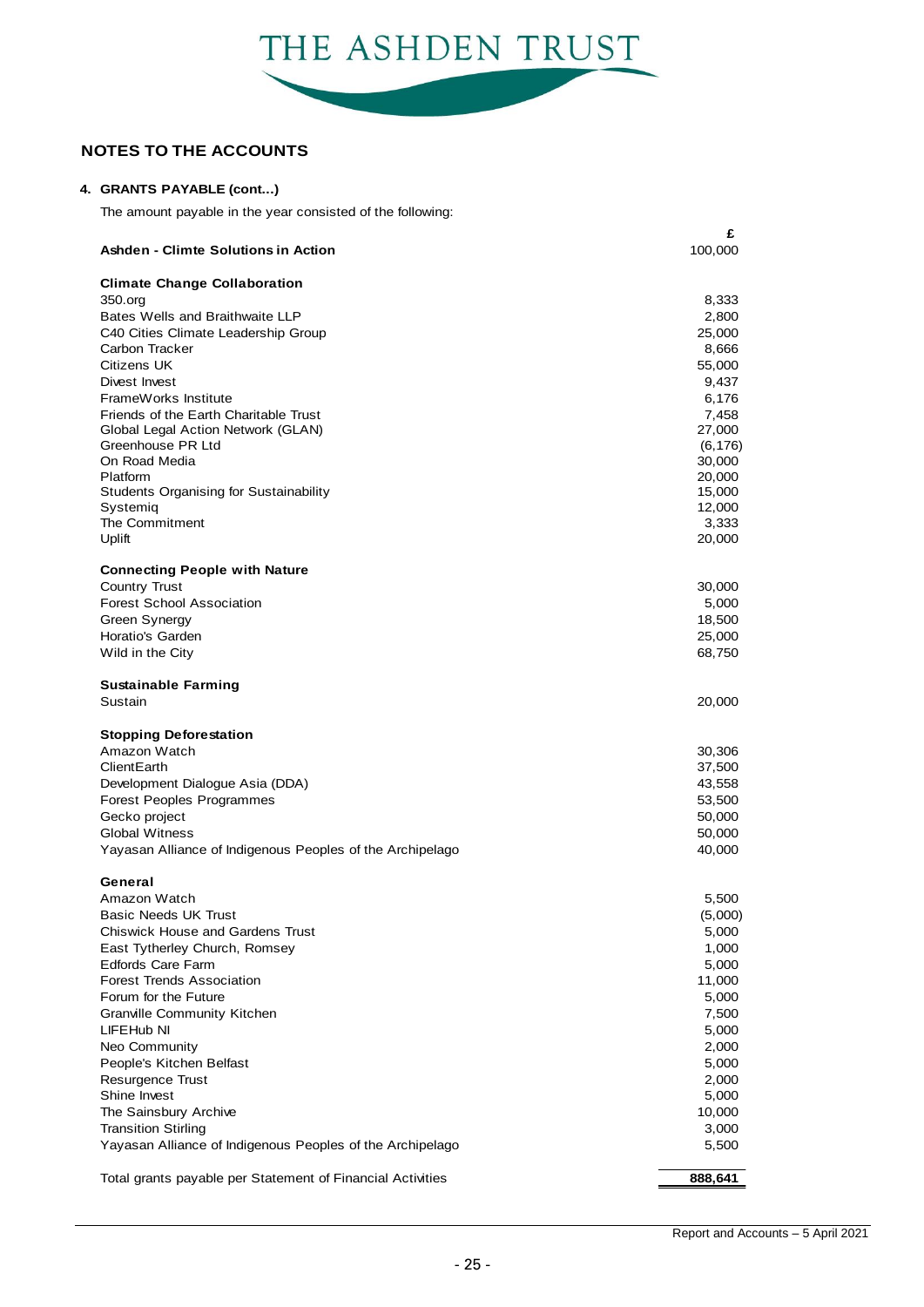### **5. ALLOCATION OF SUPPORT COSTS**

|                               |               |                          | 2021             | 2020             |
|-------------------------------|---------------|--------------------------|------------------|------------------|
|                               | Grant-        | Governance               | Total            | <b>Total</b>     |
|                               | <b>Making</b> |                          | <b>Allocated</b> | <b>Allocated</b> |
|                               |               | £                        | £                | £                |
| Staff costs                   | 119,424       | 4,470                    | 123,894          | 114,785          |
| Share of joint office costs   | 28,936        | $\overline{\phantom{0}}$ | 28,936           | 28,067           |
| Direct costs including travel | 14,512        | $\overline{\phantom{a}}$ | 14.512           | 11,242           |
| Legal and professional fees   | 64,339        | $\overline{\phantom{a}}$ | 64,339           | 19,388           |
| Consultancy                   | 3,400         | $\overline{\phantom{0}}$ | 3,400            |                  |
| Depreciation                  | 4,358         |                          | 4,358            | 3,040            |
| Auditors' remuneration        |               | 8,628                    | 8,628            | 5.256            |
|                               | 234,969       | 13.098                   | 248.067          | 181.778          |

During the year no Trustee received any remuneration or was reimbursed expenses (2020: £nil).

#### **6. ANALYSIS OF STAFF COSTS**

|                                                                                                             | 2021    | 2020    |
|-------------------------------------------------------------------------------------------------------------|---------|---------|
|                                                                                                             | £       |         |
| Wages and salaries                                                                                          | 100.918 | 93, 172 |
| Social security costs                                                                                       | 11.353  | 10,419  |
| Other pension costs                                                                                         | 11,623  | 11, 194 |
|                                                                                                             | 123.894 | 114,785 |
|                                                                                                             |         |         |
| As mentioned in Note 1, the Trust is one of the Sainsbury Family Charitable Trusts which share a joint      |         |         |
| administration at the Registered Office. 1.6% (2020: 1.5%) of the total support and administration costs of |         |         |

administration at the Registered Office. 1.6% (2020: 1.5%) of the total support and administration costs of TES, 034 TH, 760<br>As mentioned in Note 1, the Trust is one of the Sainsbury Family Charitable Trusts which share a joint<br>administration at the Registered Office. 1.6% (2020: 1.5%) of the total support and administration cos employing the total number of staff serving in the office in 2020/21.

The actual number of staff employed during the period was 14, all on a part-time basis (2020: 16). This was these Trusts have been allocated to The Ashden Trust, including a proportionate share of the costs of employing the total number of staff serving in the office in 2020/21.<br>The actual number of staff employed during the per employing the total number of staff serving in the office in 2020/21.<br>The actual number of staff employed during the period was 14, all on a part-time basis (2020: 16). This was<br>equivalent to 1.8 full time employees (2020: personal pensions, of these personnel were £68,374 (2020: £51,151). No employee earned in excess of £60,000 (2020: Nil).

#### **7. TANGIBLE FIXED ASSETS**

| <b>Leasehold Improvements</b> | 2021   | 2020   |
|-------------------------------|--------|--------|
|                               | £      | £      |
| Cost                          |        |        |
| At 6 April 2020               | 30,400 | 30,400 |
| Additions                     | 9,220  |        |
| At 5 April 2021               | 39,620 | 30,400 |
|                               |        |        |
| <b>Depreciation</b>           |        |        |
| At 6 April 2020               | 24,320 | 21,280 |
| Charge for the year           | 4,358  | 3,040  |
| At 5 April 2021               | 28,678 | 24,320 |
|                               |        |        |
| <b>NET BOOK VALUE</b>         |        |        |
| At 5 April 2021               | 10,942 | 6,080  |
| <b>NET BOOK VALUE</b>         |        |        |
| At 5 April 2020               | 6,080  | 9,120  |
|                               |        |        |

Report and Accounts – 5 April 20 2 1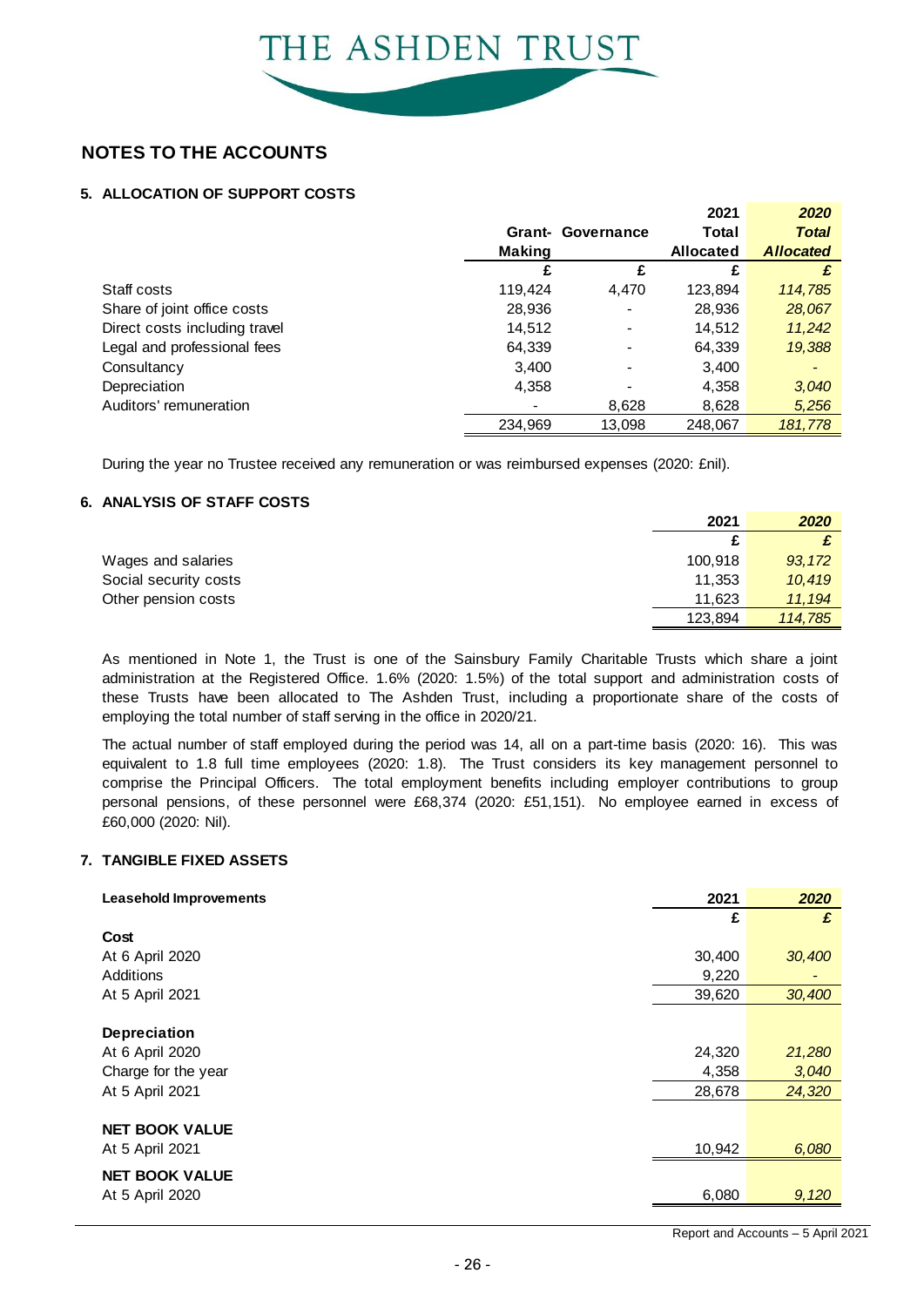

### **8. FIXED ASSET INVESTMENTS**

|                                      | 2021           | 2020          |
|--------------------------------------|----------------|---------------|
|                                      |                |               |
| Market value 6 April 2020            | 32,946,631     | 38,277,704    |
| Add: Acquisitions at cost            | 17,414,256     | 7,722,890     |
| Less: Disposal proceeds              | (17, 111, 944) | (7, 404, 585) |
| Net gains / (losses) on investments  | 7,485,574      | (5, 649, 378) |
| Market value 5 April 2021            | 40,734,517     | 32,946,631    |
| Investment cash                      | 1,391,542      | 1,293,591     |
| <b>Total Fixed Asset Investments</b> | 42,126,059     | 34,240,222    |

The investments held as at 5 April 2021 were as follows:

|                                        |            | 2021          |             | 2020          |
|----------------------------------------|------------|---------------|-------------|---------------|
|                                        | Cost       | <b>Market</b> | <b>Cost</b> | <b>Market</b> |
|                                        |            | Value         |             | <b>Value</b>  |
| Direct investment in listed securities | £          | £             | £           | £             |
| Government fixed interest              | 468,826    | 536,636       | 1,034,400   | 1,174,700     |
| Other fixed interest                   | 1,198,432  | 1,527,535     | 1,198,432   | 1,653,098     |
| UK equities                            | 5,330,778  | 6,453,255     | 9,137,569   | 10,793,923    |
| Overseas equities                      | 16,630,505 | 20,266,318    | 9,352,501   | 11,228,029    |
| Alternatives                           | 5,163,550  | 6,681,034     | 3,654,424   | 4,426,417     |
| Other                                  | 600,000    | 600,000       |             |               |
| Cash                                   | 1,391,542  | 1,391,542     | 1,293,591   | 1,293,591     |
| <b>Impact investments</b>              |            |               |             |               |
| Unquoted                               | 4,333,141  | 3,754,409     | 3,932,312   | 3,670,464     |
| Quoted                                 | 885,813    | 915,330       |             |               |
|                                        | 36,002,587 | 42,126,059    | 29.603.229  | 34,240,222    |

During the year there was no disinvestment from the investment portfolio (2020: £198,000).

### **9. DEBTORS**

|                | 2021   | 2020    |
|----------------|--------|---------|
|                |        |         |
| Accrued income | 42.677 | 92,075  |
| Other debtors  | 7.274  | 42,977  |
|                | 49,951 | 135,052 |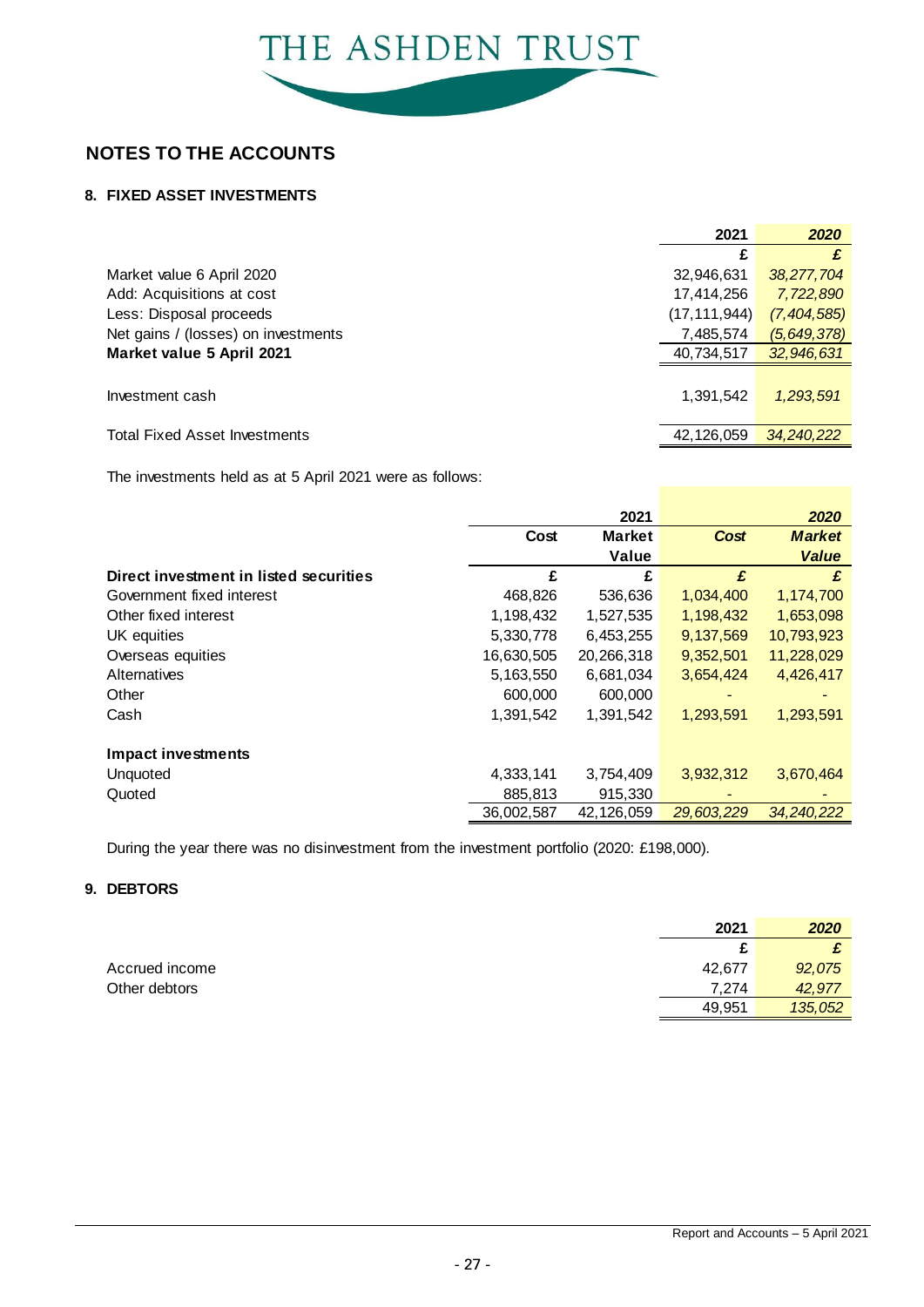

### **10. CREDITORS**

|                                | 2021    | 2020            |
|--------------------------------|---------|-----------------|
|                                |         |                 |
| Grants payable within one year | 478.584 | 846,845         |
| Professional charges           | 19.449  | 20.175          |
| Investment management fee      | 75.939  | 75,405          |
| Other creditors                | 101.381 | $\qquad \qquad$ |
|                                | 675,353 | 942.425         |

### **11. ANALYSIS OF NET ASSETS BETWEEN FUNDS**

|                                                   | <b>Unrestricted Expendable</b> |                        | <b>Totals</b> |
|---------------------------------------------------|--------------------------------|------------------------|---------------|
|                                                   |                                | <b>Funds Endowment</b> | 2021          |
|                                                   | £                              | £                      | £             |
| Fund balances at 5 April 2021 are represented by: |                                |                        |               |
| Tangible fixed assets                             |                                | 10,942                 | 10,942        |
| Investments                                       |                                | 42,126,059             | 42,126,059    |
| <b>Current assets</b>                             | 599,414                        | 27,200                 | 626,614       |
| <b>Current liabilities</b>                        | (599, 414)                     | (75, 939)              | (675, 353)    |
| <b>Total net assets</b>                           | $\overline{\phantom{a}}$       | 42,088,262             | 42,088,262    |
| Movement in the year                              |                                |                        |               |
| Opening balance as at 5 April 2020                | $\qquad \qquad \blacksquare$   | 33,850,920             | 33,850,920    |
| Total income and endowments                       | 582,834                        | 1,452,194              | 2,035,028     |
| Cost of raising funds                             |                                | (162, 688)             | (162, 688)    |
| Cost of grant-making                              | (949, 208)                     | (187, 500)             | (1, 136, 708) |
| Net losses on investments                         |                                | 7,485,574              | 7,485,574     |
| Net losses on currency exchange                   |                                | 16,136                 | 16,136        |
| Transfers between funds                           | 366,374                        | (366, 374)             |               |
| Closing balance as at 5 April 2021                |                                | 42,088,262             | 42,088,262    |
|                                                   |                                |                        |               |
|                                                   |                                |                        |               |
| <b>COMPARATIVE</b>                                | <b>Unrestricted Expendable</b> |                        | <b>Totals</b> |
|                                                   |                                | <b>Funds Endowment</b> | 2020          |
|                                                   | £                              | £                      | £             |
| Fund balances at 5 April 2020 are represented by: |                                |                        |               |
| Tangible fixed assets                             |                                | 6,080                  | 6,080         |
| Investments                                       |                                | 34,240,222             | 34,240,222    |
| <b>Current assets</b>                             | 867,020                        | (319, 977)             | 547,043       |
| <b>Current liabilities</b>                        | (867, 020)<br>$\blacksquare$   | (75, 405)              | (942, 425)    |
| <b>Total net assets</b>                           |                                | 33,850,920             | 33,850,920    |
| Movement in the year                              |                                |                        |               |
| Opening balance as at 5 April 2019                | 688,895                        | 39,597,357             | 40,286,252    |
| Total income and endowments                       | 990,628                        | 375,000                | 1,365,628     |
| Cost of raising funds                             |                                | (186, 217)             | (186, 217)    |
| Cost of grant-making                              | (1,757,801)                    | (187, 500)             | (1,945,301)   |
| Net gains on investments                          |                                | (5,649,378)            | (5,649,378)   |
| Net gains on currency exchange                    |                                | (20,064)               | (20,064)      |
| Transfers between funds                           | 78,278                         | (78, 278)              |               |